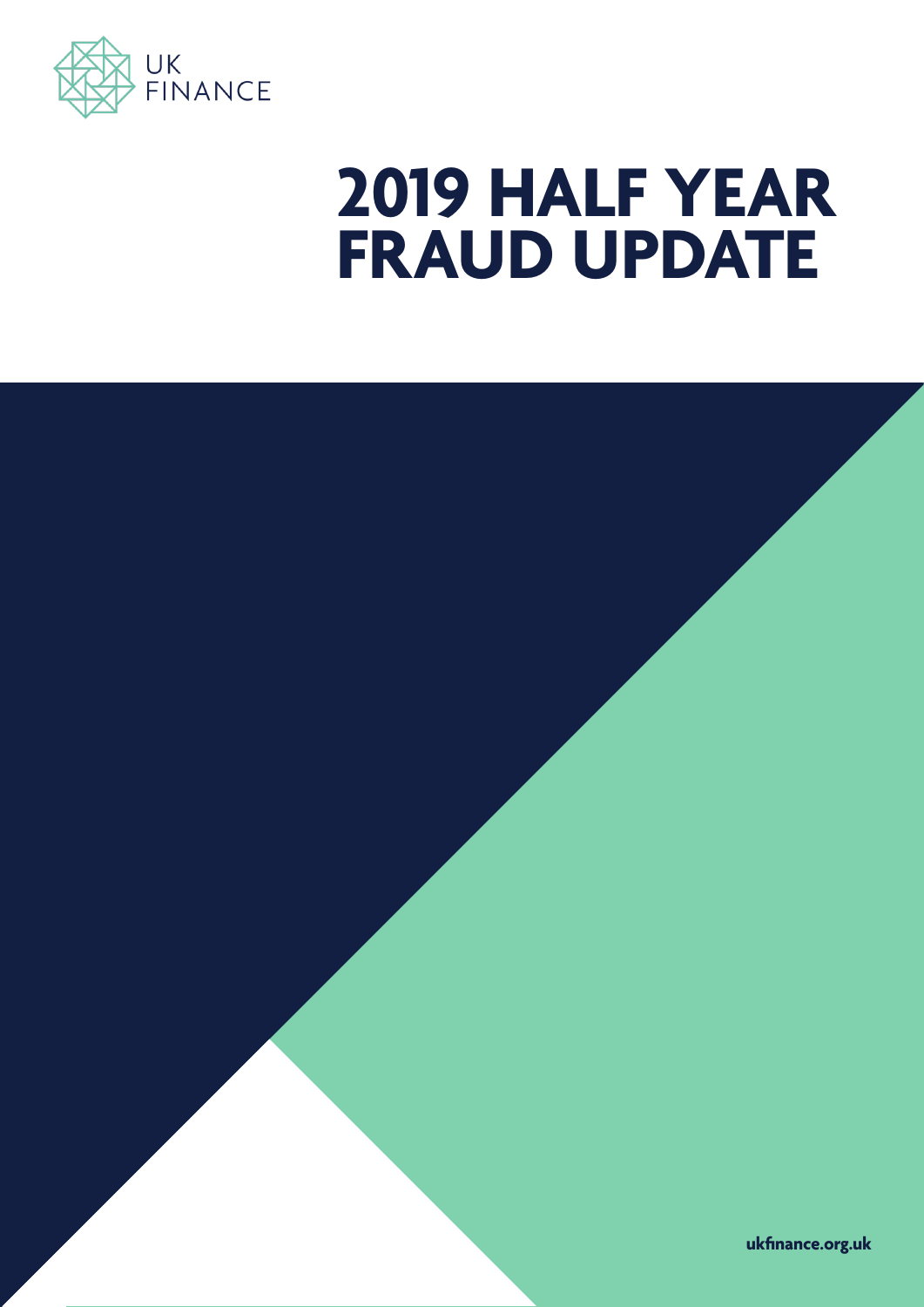# **INTRODUCTION**

Fraud continues to be a hugely topical issue, with the banking and finance industry investing ever more time and money in fighting economic crime and educating consumers to help protect them against fraudsters.

> We work with government, law enforcement, regulators and increasingly other sectors such as telecommunications, to detect and prevent fraud at the earliest stage possible.

Yet criminals are constantly adapting the methods they use to gain illicit funds and con innocent victims into falling prey to scams.

UK Finance publishes data on losses due to unauthorised fraudulent transactions made using payment cards, remote banking and cheques, and authorised push payment scams.

In an unauthorised fraudulent transaction, the account holder does not provide authorusation for the payment to proceed and the transaction is carried out by a third party.

In an authorised fraud push payment fraudulent transaction, the genuine customer themselves processes a payment to another account which is controlled by a criminal.

In the first half of 2019, losses due to unauthorised financial fraud on payment cards, remote banking and cheques rose two per cent, to £408.3 million.

In the first half of 2019, a total of £207.5 million was lost to authorised push payment scams. While the figures year on year are not directly comparable as more banks are now reporting on APP, the increasing focus of criminals on these scams has helped to drive a 40 per cent increase in losses compared to the same period in 2018.

#### **The banking and finance industry is committed to tackling fraud and scams by:**

- Investing in advanced security systems to protect customers, including realtime transaction analysis, behavioral biometrics on devices and technology to identify the different sound tones that every phone has and the environment that they are in.
- Delivering the Banking Protocol a ground-breaking rapid response scheme through which branch staff can alert police and Trading Standards to suspected frauds taking place. The system is operational in every police force area and prevented £23.2 million of fraud and enabled 134 arrests in the first half of 2019.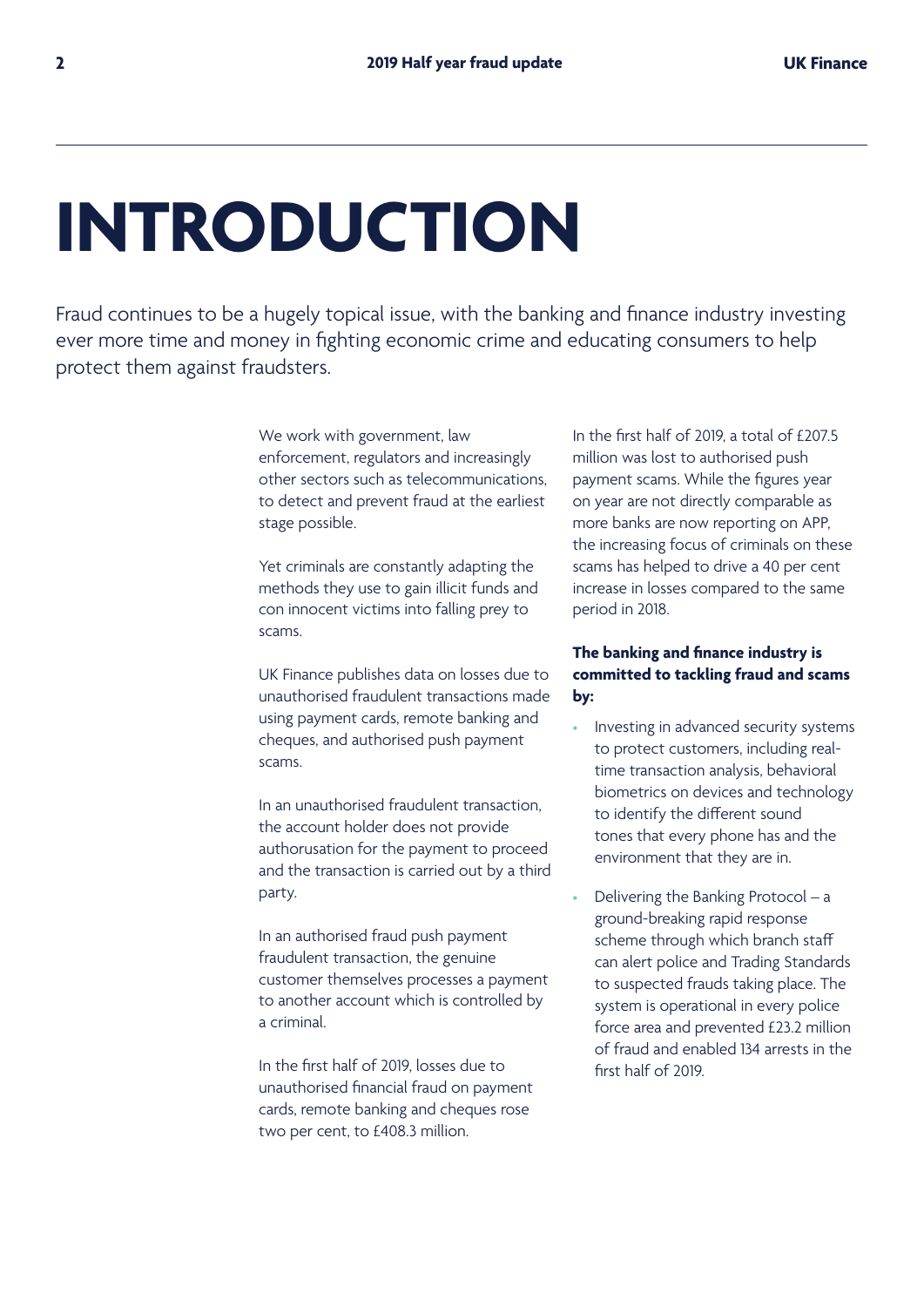- Sponsoring a specialist police unit, the Dedicated Card and Payment Crime Unit (DCPCU), which tackles the organised criminal groups responsible for financial fraud and scams. In the first half of 2019, the unit prevented an estimated £6.8 million of fraud, secured 39 convictions and disrupted 13 organised crime groups (OCGs).
- The introduction of a voluntary code to better protect customers and reduce the occurrence of authorised push payment (APP) fraud. The code became effective for signatory firms on 28 May 2019.
- Working with Pay.UK to implement the Mule Insights Tactical Solution (MITS), a technology that helps to track suspicious payments and identify money mule accounts.
- Working with Pay.UK to implement Confirmation of Payee (CoP), an account name checking service for when a payment is being made that will help to prevent authorised push payment scams.
- Working with the Financial Conduct Authority (FCA) on the phased implementation of Strong Customer Authentication (SCA), new EU-wide rules aimed at reducing fraud by verifying a customer's identify when they make certain higher value online purchases. These rules began to be rolled out in September 2019.
- Hosting and part-funding the government-led programme to reform the system of economic crime information sharing, known in the industry as Suspicious Activity Reports (SARs), so that it meets the needs of crime agencies, regulators, consumers and businesses.
- Helping customers stay safe from fraud and spot the signs of a scam through the Take Five to Stop Fraud campaign, in collaboration with the Home Office.

The advice of the Take Five to Stop Fraud campaign warns customers to:

- **Stop:** Taking a moment to stop and think before parting with your money or information could keep you safe.
- **Challenge:** Could it be fake? It's ok to reject, refuse or ignore any requests. Only criminals will try to rush or panic you.
- **Protect:** Contact your bank immediately if you think you've fallen for a scam and report it to Action Fraud.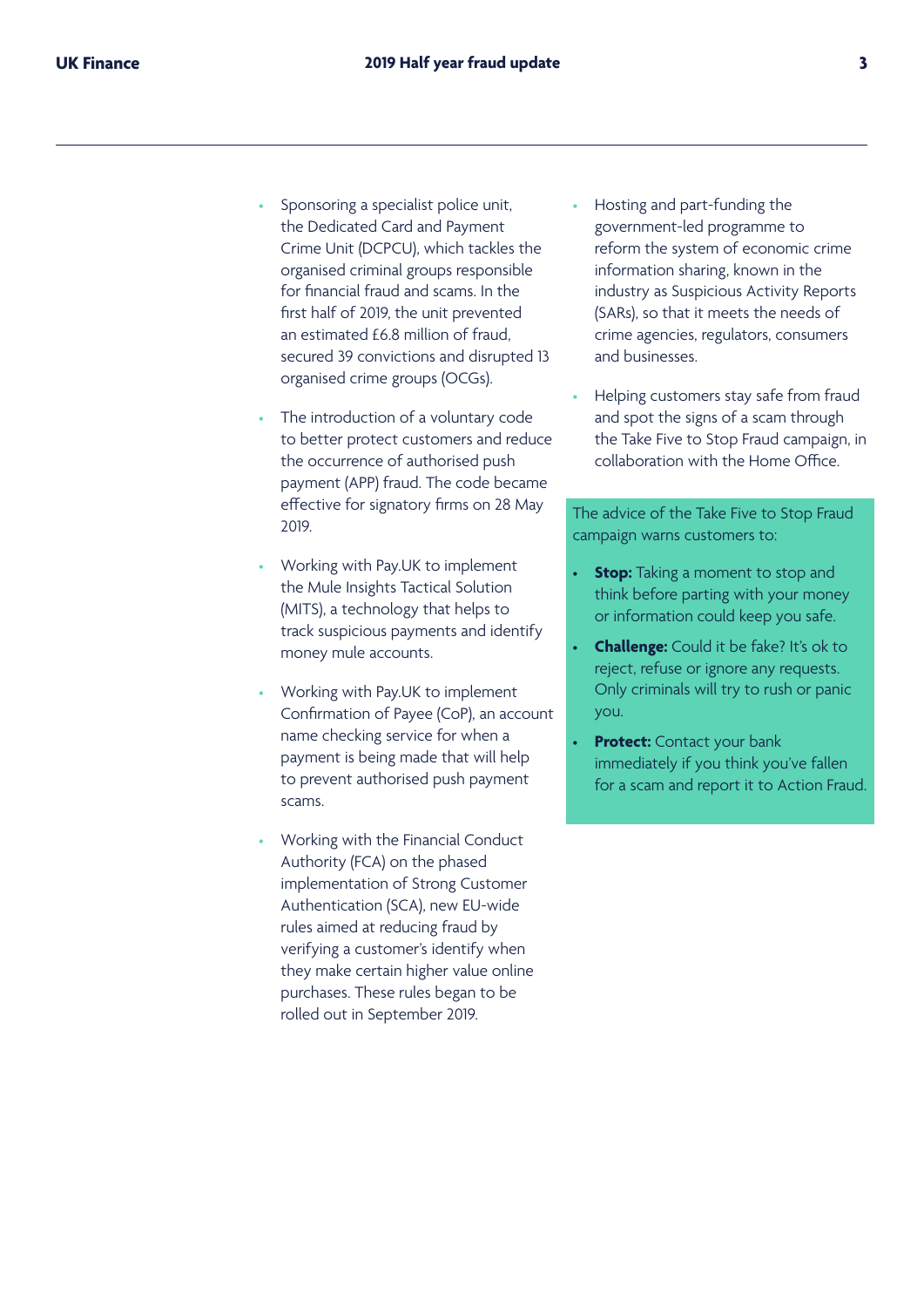## **OUR FRAUD DATA**

We collect fraud data relating to two different areas - authorised fraud and unauthorised fraud.

| <b>Authorised fraud</b>                                                                                                                                                    | <b>Unauthorised fraud</b>                                                                                  |
|----------------------------------------------------------------------------------------------------------------------------------------------------------------------------|------------------------------------------------------------------------------------------------------------|
| In an authorised fraud push payment                                                                                                                                        | In an unauthorised fraudulent transaction,                                                                 |
| fraudulent transaction, the genuine                                                                                                                                        | the account holder does not provide                                                                        |
| customer themselves processes a payment                                                                                                                                    | authorusation for the payment to proceed                                                                   |
| to another account which is controlled by                                                                                                                                  | and the transaction is carried out by a third                                                              |
| a criminal.                                                                                                                                                                | party.                                                                                                     |
| UK Finance publishes both the value of<br>fraud losses and the number of cases. The<br>data is reported to us by our members<br>which include financial providers, credit, | For only the third time (the first was in<br>2018), UK Finance is reporting enhanced<br>data on APP scams. |
|                                                                                                                                                                            |                                                                                                            |
| debit and charge card issuers, and card<br>payment acquirers.                                                                                                              | Some caveats are required for the tables in<br>the document:                                               |

The sum of components may not equal the total due to rounding.

- Figures reported in previous half-year results may have been amended at end of year due to revised data being presented by members.
- Figures in the tables are rounded to the nearest £0.1m. The percentage change figures from H1 2018 and H1 2019 included in the tables are calculated using actual losses.

## Each incident of fraud does not equal one person being defrauded, but instead refers to the number of cards or accounts defrauded. For example, if a fraud was carried out on two cards, but they both belonged to the same person, this would represent two instances of fraud, not one. All fraud loss figures, unless otherwise indicated, are reported as gross. This means

the figures represent the total value of fraud including any money subsequently recovered by a bank.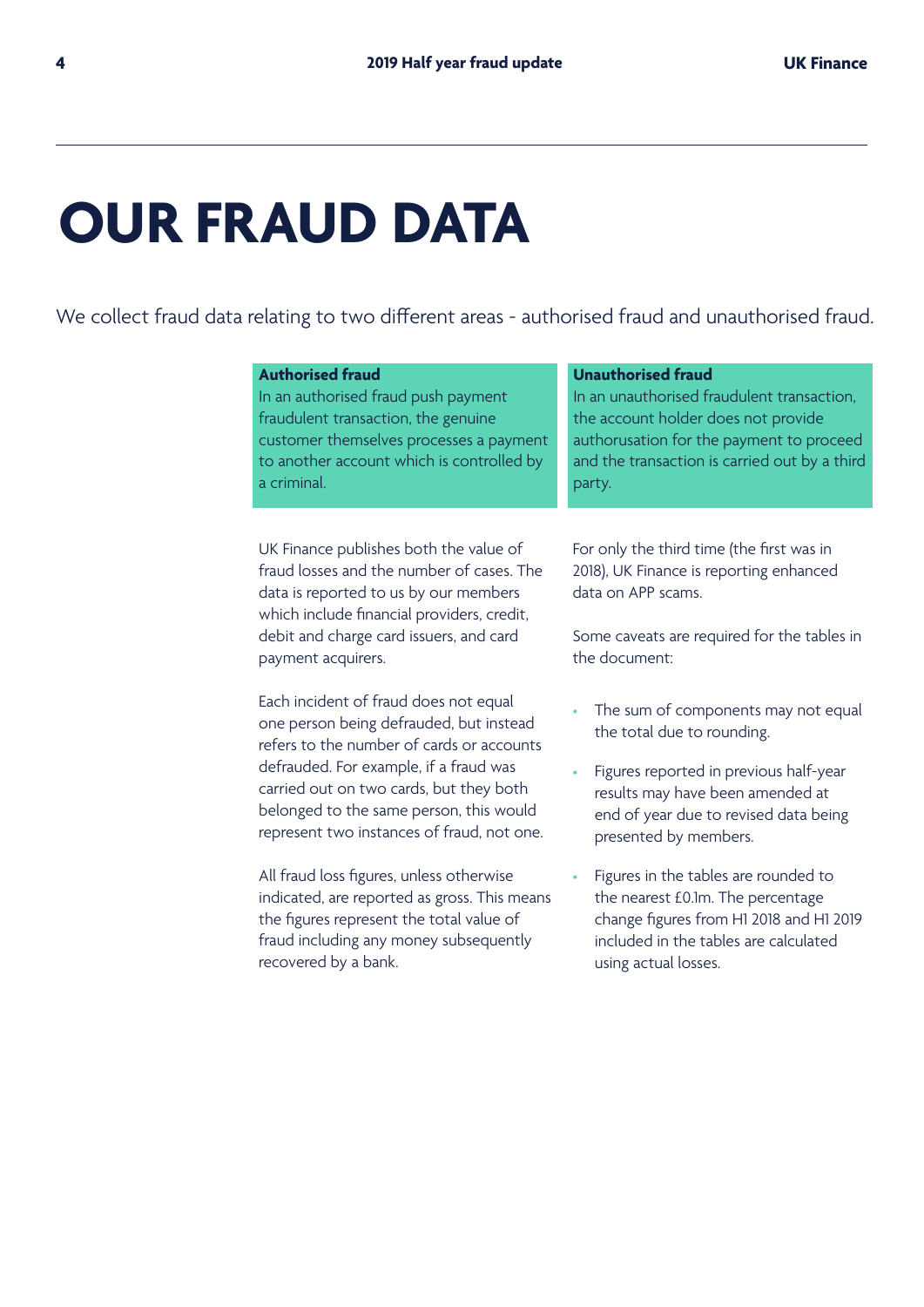## **UNAUTHORISED FRAUDULENT TRANSACTIONS:**

## **JANUARY TO JUNE 2019 (CARDS, CHEQUES & REMOTE BANKING)**

| <b>OVERALL</b>     | H1 2015 | H2 2015 H1 2016 |                                         | H2 2016 H1 2017 |         | H <sub>2</sub> 2017 | H1 2018   |          | H <sub>2</sub> 2018 H <sub>1</sub> 2019 | H1 18/H1 19% |
|--------------------|---------|-----------------|-----------------------------------------|-----------------|---------|---------------------|-----------|----------|-----------------------------------------|--------------|
| Prevented<br>value | £939.5m |                 | £821.5m £678.7m £708.9m £751.4m         |                 |         | £706.8m £717.6m     |           | f9447m   | f820.2m                                 | 14%          |
| Cases              | 610 225 | 816.019 937.274 |                                         | 920.232         | 936.699 | 973.308             | 1.198.130 |          | 1.453.426 1.385.447                     | 16%          |
| <b>Gross Loss</b>  |         |                 | £320.3m £435.3m £400.4m £368.4m £365.8m |                 |         | £365.5m £400.0m     |           | f 444 8m | f4083m                                  | 2%           |

#### **Research indicates that customers are fully refunded in more than 98 per cent of unauthorised fraud cases.**

Losses due to unauthorised transactions on cards, cheques and remote banking reached £408.3 million in the first half of this year, an increase of two per cent on the previous year. The number of recorded cases of unauthorised fraudulent transactions rose by 16 per cent to 1.39 million.

However, losses were £36 million lower than those recorded in the second half of 2018, as banks continue to invest in fighting fraud.

There was a 14 per cent increase in prevented fraud in H1 2019, with banks stopping £820.2 million of attempted unauthorised fraudulent transactions. This equates to the industry preventing £6.68 in every £10 of attempted fraud, or £4.5 million a day.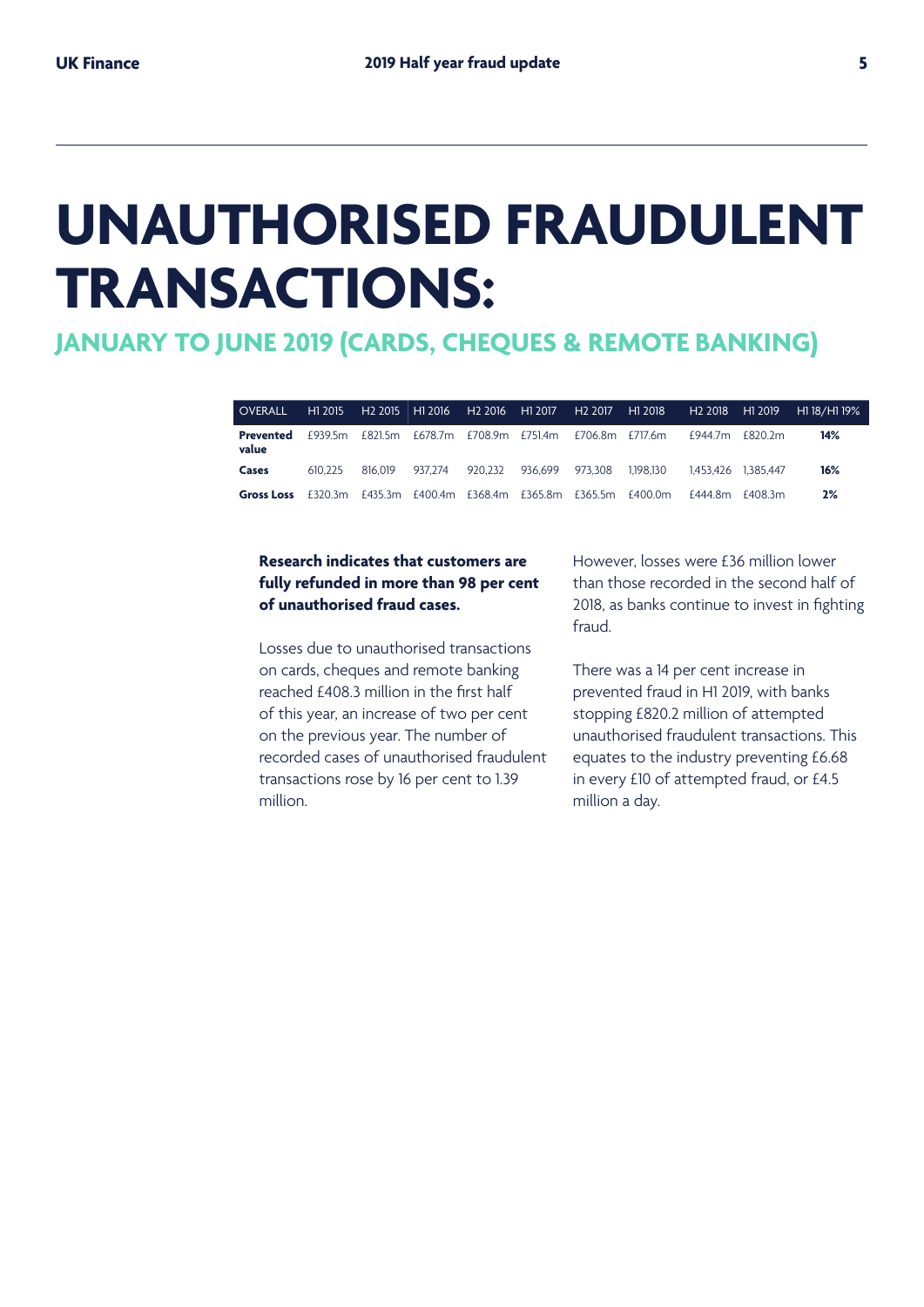## **AUTHORISED PUSH PAYMENT (APP) SCAMS:**

**JANUARY TO JUNE 2019** 

| <b>OVERALL</b>                 | H1 2018 | H <sub>2</sub> 2018 | H1 2019   | H1 18/H1 19% |
|--------------------------------|---------|---------------------|-----------|--------------|
| <b>Total number of cases</b>   | 34.129  | 50.495              | 57.549    | 69%          |
| Total case value               | £148.2m | $f$ 206 $\text{Im}$ | $f$ 2075m | 40%          |
| Total returned to the customer | f309m   | f 51.7m             | £39.3m    | 27%          |

Total losses due to authorised push payment scams were £207.5 million in the first half of 2019. There were 57,549 cases. This data is not directly comparable with the figures for the same period last year.

There was an increase in the number of cases reported in every scam category, with purchase scams rising 65 per cent to 35,472. Cases of impersonation scams more than doubled, while the number of investment scam cases rose 152 per cent.

There was a slight fall in the amount returned to victims, from 21 per cent in the first half of 2018, to 19 per cent in the first six months of 2019. 60 per cent of cases are resolved in under a week. These figures are separate from the voluntary code on APP scams which only came into force on 28 May 2019. Separate data on decision times under the APP code is due to be published in UK Finance's annual fraud report which is scheduled to come out in 2020.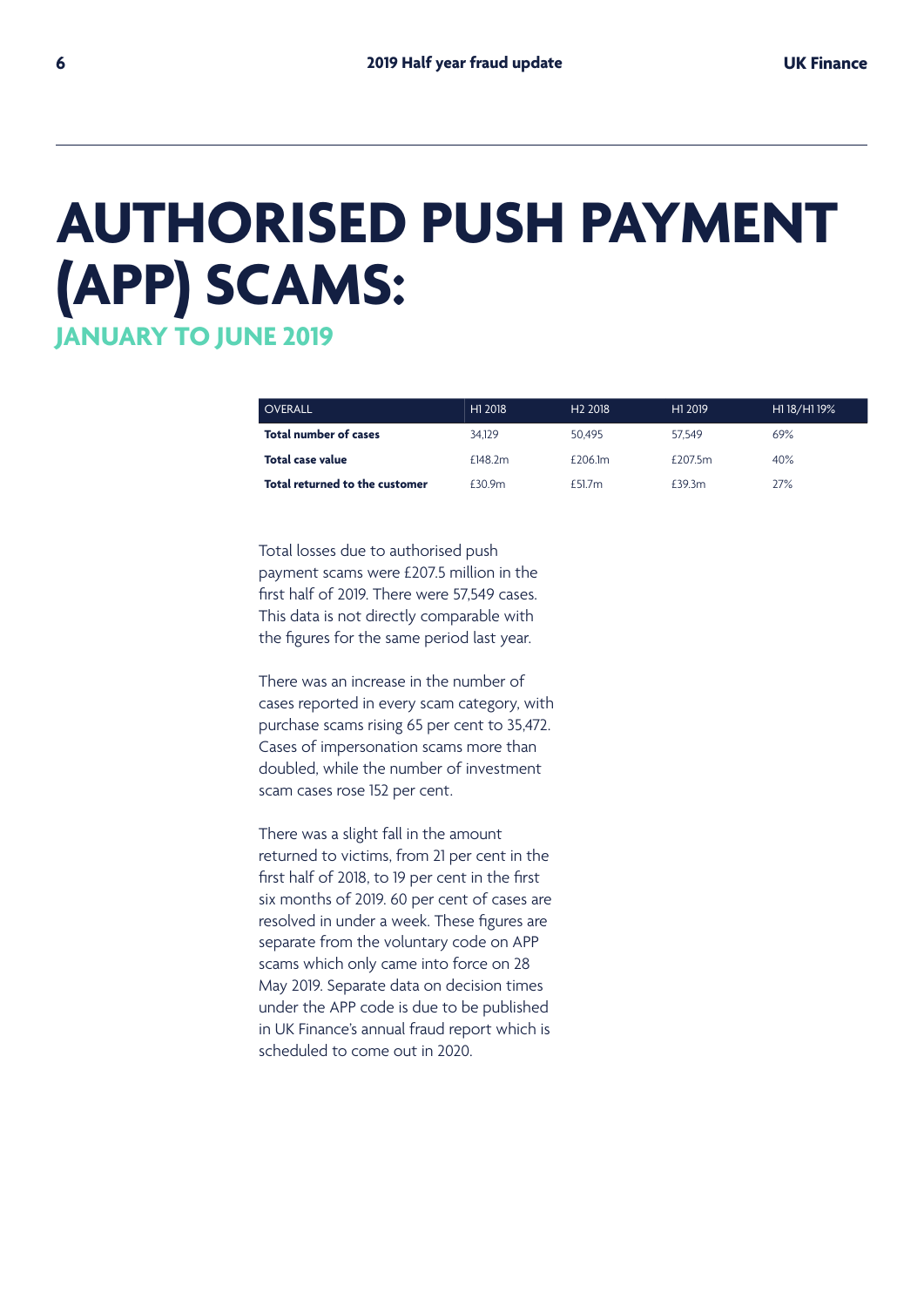## **WHAT IS DRIVING FRAUD LOSSES?**

Criminals are constantly adapting their methods to try and trick consumers into handing over account details or personal information that can be used to defraud them of their funds or finding new ways to access data that can be used to steal money. While it is not possible to be specific about the value of fraud that can be attributed to individual methods of compromise, intelligence reported by our members points to the main drivers.

Fraud losses are being driven by the theft of customers' personal and financial data through a range of methods. Customer details are often stolen through data breaches at third parties outside the financial sector. Fraudsters also continue to use social engineering techniques to trick customers into divulging their personal information or transferring money.

*"Data breaches continue to be a key enabler of fraud. Personal and financial information obtained in a breach can be used to commit frauds affecting individuals, the private and public sectors alike. By harvesting personal and financial information through data breaches, criminals are able to commit fraud and damage people, businesses and services."* 

National Crime Agency website, 2019

A common form of social engineering is an impersonation scam, where a fraudster contacts a customer by phone, text message, email or social media pretending to be a genuine organisation, such as a bank, the police, a utility company or a government department. They will typically then persuade the unsuspecting victim to transfer funds or make a payment, or hand over personal information, in the belief they are dealing with a genuine authority.

One area of fraud that has seen a significant rise is investment scams. These are having an increasing impact on the number of cases seen and the associated total losses, with our members reporting many cases of criminals impersonating private banks and investment firms. Victims may be cold called by fraudsters, while others have left their details on cloned sites during online searches for investment opportunities. Scammers are also increasingly using social media sites to entice victims by advertising fake investments.

Criminals also steal data by intercepting mail or using malware and phishing. This data is then used by criminals to carry out direct fraud, for example, by applying for a credit card in the victim's name or buying goods or services online using the stole data.

Increasingly criminals are also deploying "digital skimmers" to steal card data from customers when they shop online. In a typical digital skimming attack, criminals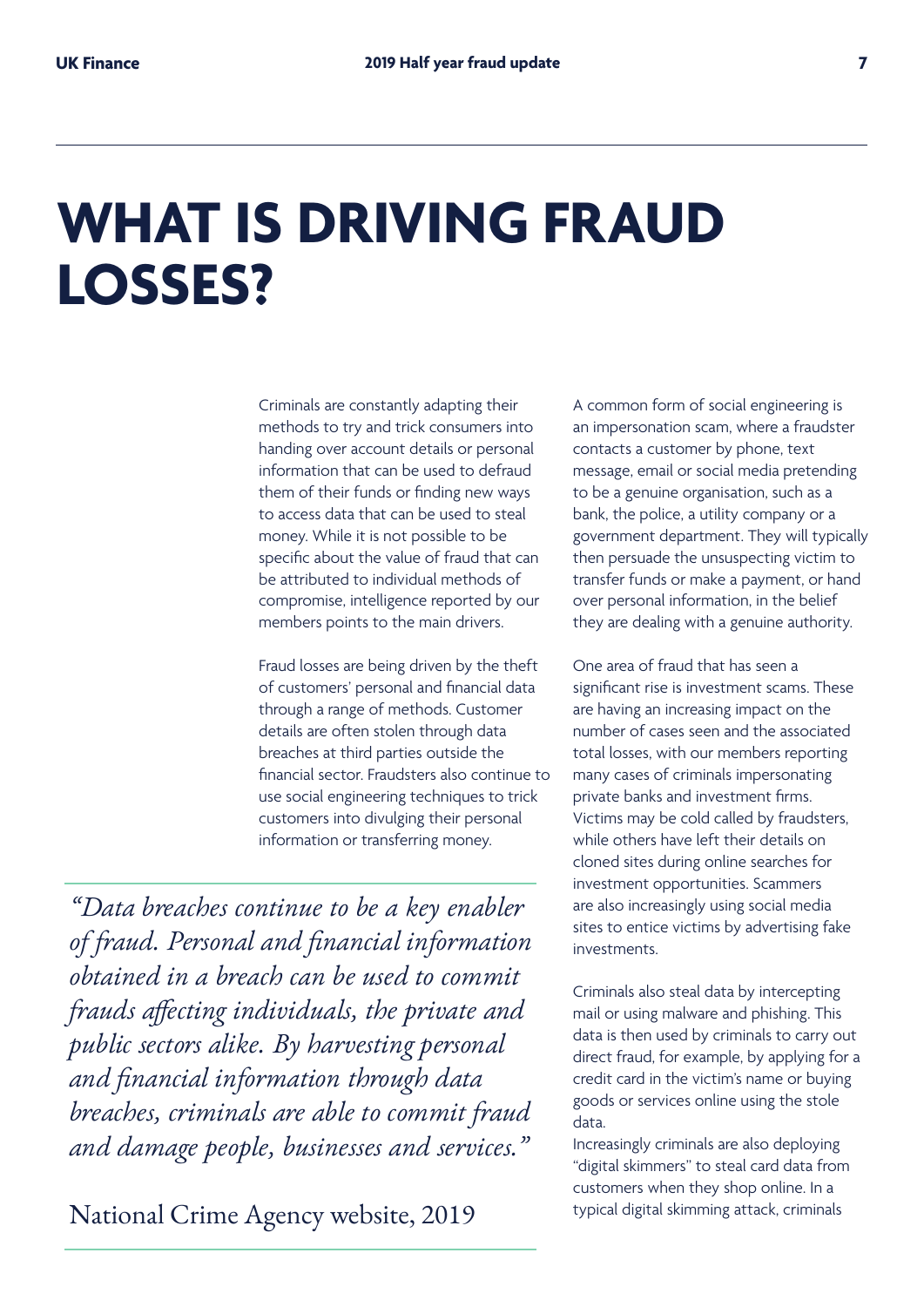will add malicious code to the online retailer's website which steals sensitive information including card details at the check-out stage. This information is then sent to a domain controlled by the criminals who use it to commit remote purchase fraud. These attacks continue to highlight the importance of online retailers implementing and maintaining robust security measures.

Meanwhile intelligence also suggests criminals continue to use more low-tech methods such as distraction thefts and card entrapments to steal debit and credit cards which are then used to commit fraud.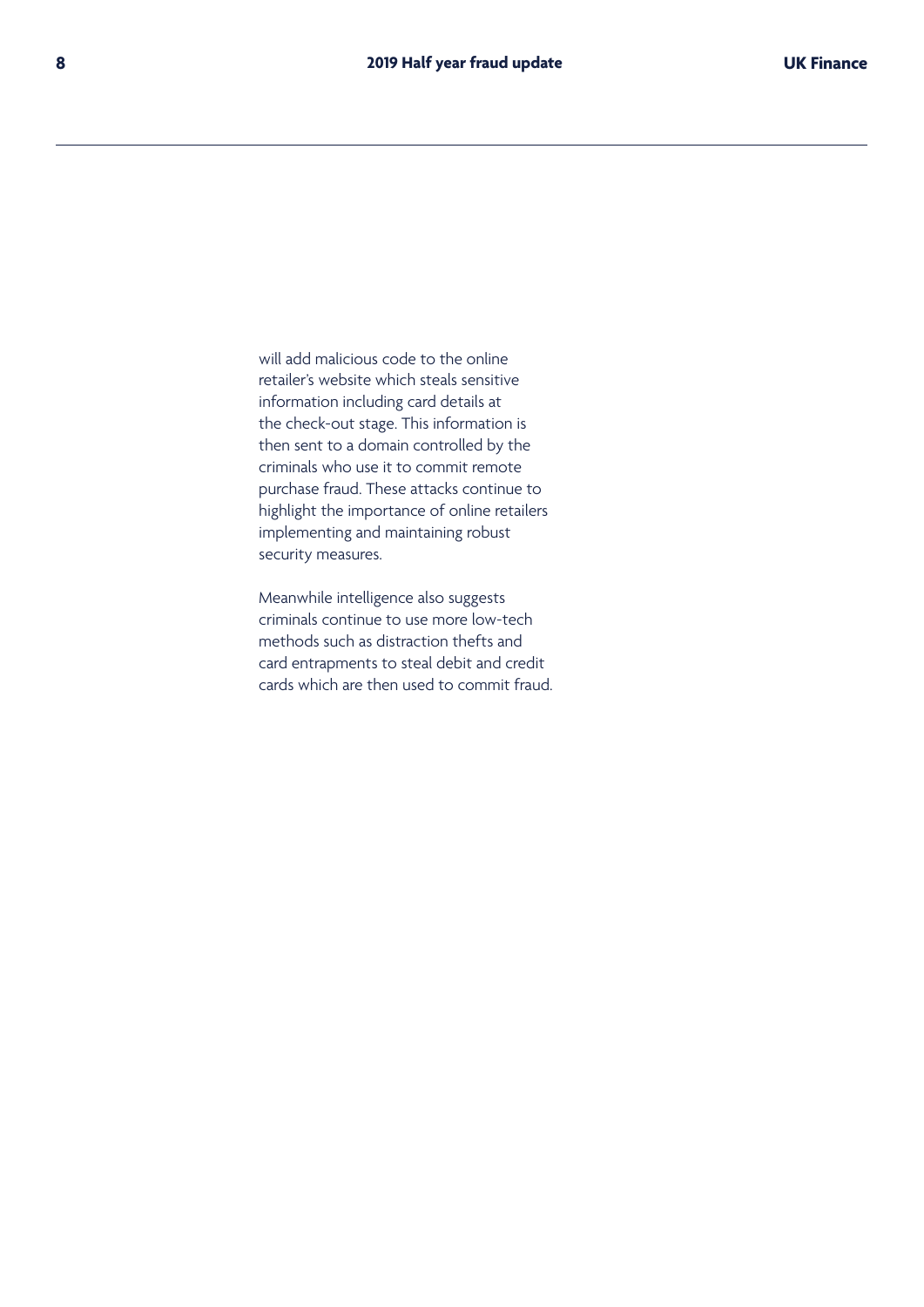## **UNAUTHORISED DEBIT AND CREDIT AND OTHER PAYMENT CARD FRAUD**

| <b>OVERALL</b>                                                                    | H1 2015 | H <sub>2</sub> 2015 | ∣ H1 2016                                       | H <sub>2</sub> 2016 H <sub>1</sub> 2017 |         |         | H2 2017 H1 2018 H2 2018 |           | H <sub>1</sub> 2019 | H1 18/H1 19% |
|-----------------------------------------------------------------------------------|---------|---------------------|-------------------------------------------------|-----------------------------------------|---------|---------|-------------------------|-----------|---------------------|--------------|
| Prevented<br>value                                                                |         | £366.3m £477.3m     | £475.7m £510.3m £502.4m £482.4m £501.4m £625.0m |                                         |         |         |                         |           | f488.2m             | $-3%$        |
| Cases                                                                             | 593.417 | 793.775 917.479     |                                                 | 903.247                                 | 916.867 | 956.649 | 1.181.533               | 1.436.206 | 1.365.112           | 16%          |
| <b>Gross Loss</b> £244.6m £323.5m £321.5m £296.5m £286.7m £278.8m £305.7m £365.7m |         |                     |                                                 |                                         |         |         |                         |           | f313.3m             | 2%           |

This covers fraud on debit, credit, charge and ATM-only cards issued in the UK. Payment card fraud losses are organised into five categories: remote card purchase, lost and stolen, card not received, counterfeit card and card ID theft. Fraud losses on cards totalled £313.3 million in the first half of 2019, an increase of two per cent on the same period in 2018.

Over this period, the overall value of card spending grew by 2.6 per cent to £86.5 billion. Card fraud as a proportion of card purchases has increased from 7.6p in the first half of 2018 to 8.4p in the first half of 2019.

A total of £488.2 million of card fraud was stopped by banks and card companies in the first six months of 2019, a decrease of three per cent on the same period in 2018. This is equivalent to £6.09 in every £10 of attempted card fraud being prevented without a loss occurring.

Meanwhile, losses from counterfeit card fraud were down 16 per cent compared to the same period a year ago, with the lowest total ever reported. The significant decrease in this type of fraud is likely to be the result of the previous introduction of chip technology in the UK and its subsequent increased adoption around the world, most notably in the United States.

Fraud using the contactless functionality on cards and devices remains low, with £10.2 million of losses during H1 2019, compared to spending of £38 billion over the same period. This is equivalent to 2.7p in every £100 spent using contactless technology, the same level recorded in 2018 and 2017. Fraud using the contactless technology on payment cards and devices represents just three per cent of overall card fraud losses.

There has never been a verified report in the UK of a fraudster taking money from someone's contactless card just by bumping into them in the street or on public transport. The only information detectable from scanning a card is the card number and expiry date, the security code on the back cannot be accessed via these devices. As the vast majority of online retailers require additional details like these to make a purchase, there is very little chance of fraudsters being able to make online transactions.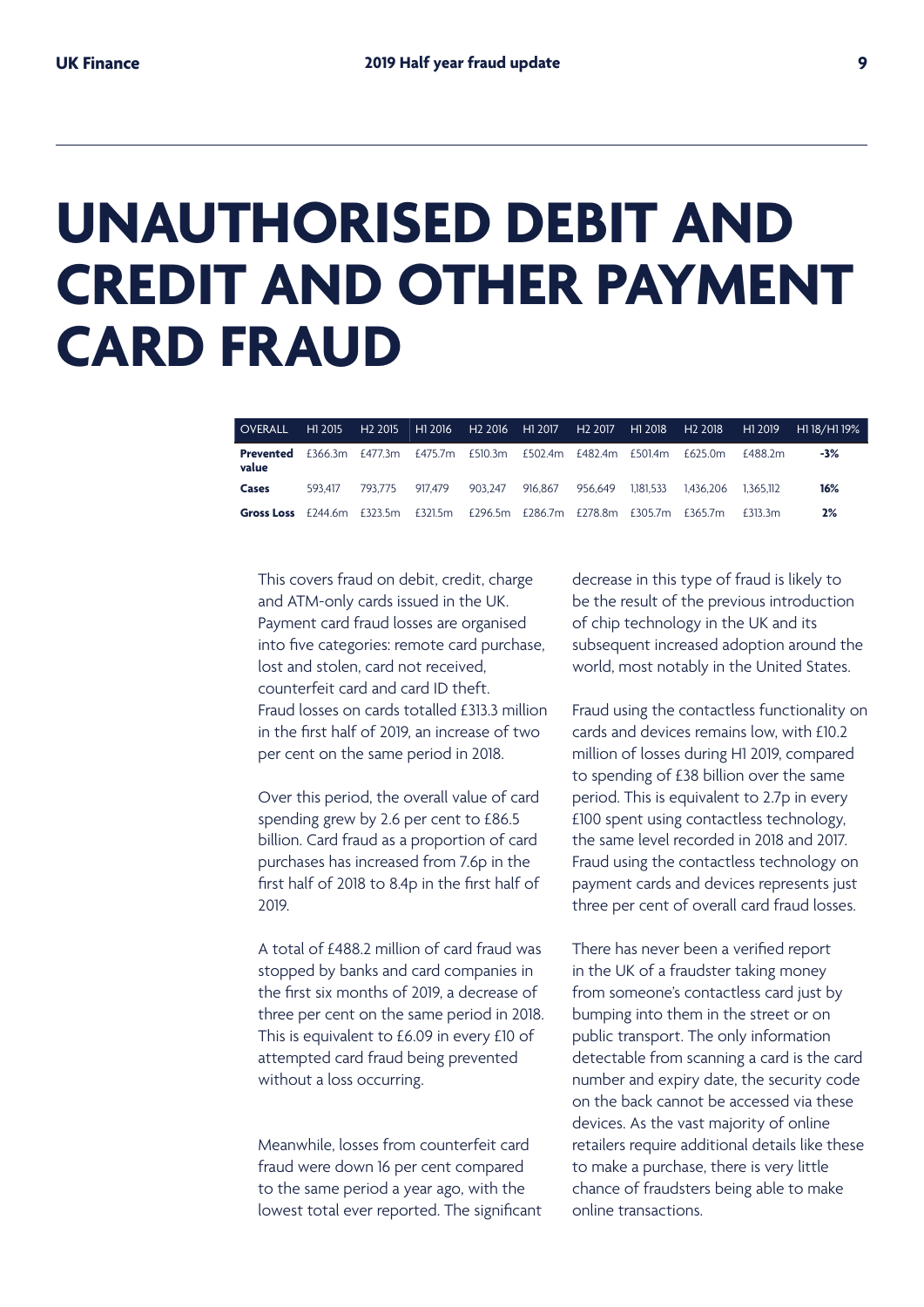#### **The finance industry is tackling card fraud by:**

- Investing in advanced security systems to protect customers, including realtime transaction analysis, behavioral biometrics on devices and technology to identify the different sound tones that every phone has and the environment that they are in.
- The introduction of Strong Customer Authentication (SCA) which began with a phased rollout in September of this year. It will see new requirements introduced for online payments, as well as contactless transactions, in order to make them even more secure and protect against fraudsters.
- Sponsoring the specialist police unit, the Dedicated Card and Payment Crime Unit (DCPCU) which tackles the criminal gangs behind fraud.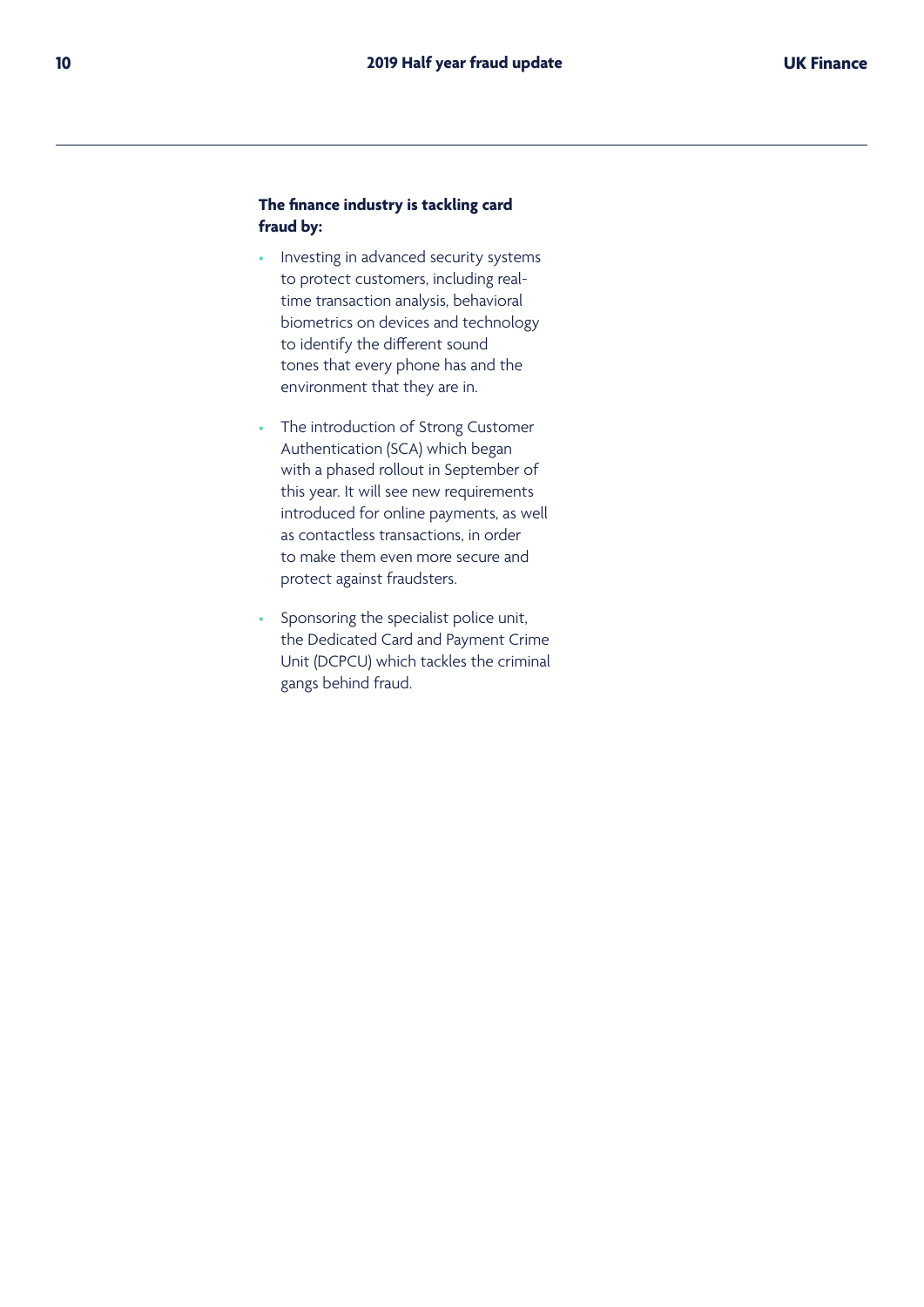### **REMOTE PURCHASE FRAUD**

| <b>OVERALL</b>                                                                     | H1 2015 | H <sub>2</sub> 2015 H1 2016                                                 |  |  |  | H118/H1<br>19% |
|------------------------------------------------------------------------------------|---------|-----------------------------------------------------------------------------|--|--|--|----------------|
| Cases                                                                              |         | 473.504 639.580 728.087 709.745 703.729 694.424 922.515 1.127.760 1.071.493 |  |  |  | 16%            |
| Gross Loss f171.7m f226.7m f224.1m f208.2m f204.8m f203.6m f231.8m f274.6m f237.4m |         |                                                                             |  |  |  | 2%             |

This fraud occurs when a criminal uses stolen card details to buy something on the internet, over the phone or through mail order. It is also referred to as card-notpresent (CNP) fraud.

Losses due to remote purchase fraud rose two per cent to £237.4 million in the first six months of 2019. However, at the same time the number of cases rose by 16 per cent, resulting in a lower average case value. This indicates that card issuers are identifying and stopping individual incidents more swiftly.

Intelligence suggests remote purchase fraud continues to result mainly from criminals using card details obtained through data theft, such as third-party data breaches and via phishing emails and scam text messages.

Contained within these figures, e-commerce card fraud totalled an estimated £181.9 million in the first half of 2019, an increase of two per cent when compared to the same period in 2018.

#### **Staying safe from remote purchase fraud:**

- If you're using a retailer for the first time, always take time to research them before you give them any of your details. Be prepared to ask questions before making a payment.
- If an offer looks too good to believe then it probably is. Be suspicious of prices that are too good to be true.
- Only use retailers you trust, for example ones you know or have been recommended to you. If you're buying an item made by a major brand, you can often find a list of authorised sellers on their official website.
- Take the time to install the built-in security measures most browsers and many banks offer.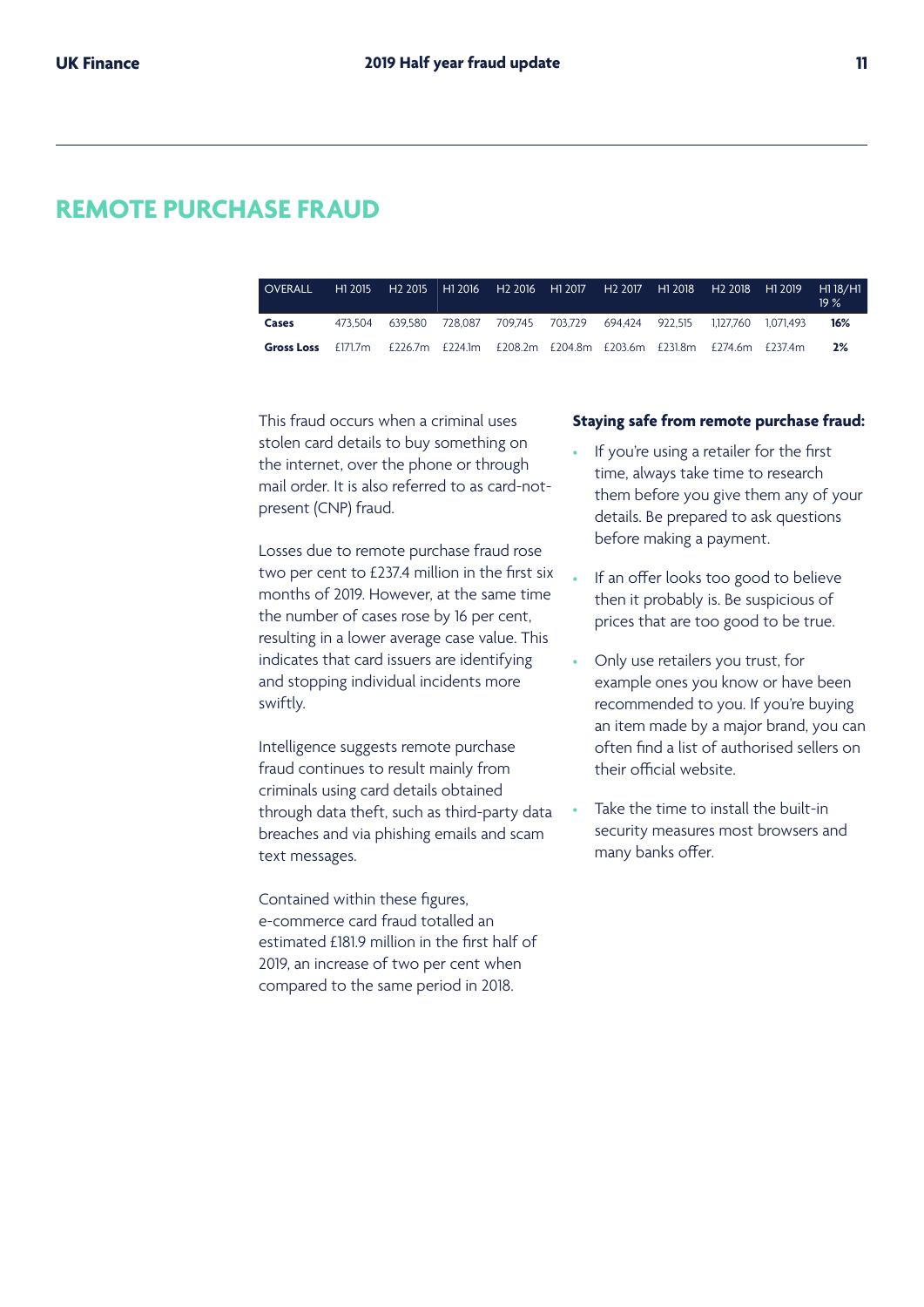## **LOST AND STOLEN CARD FRAUD**

| <b>OVERALL</b>    | H1 2015 |        |         |               |         |        |        | H2 2018 H1 2019 |         | H118/<br>H119% |
|-------------------|---------|--------|---------|---------------|---------|--------|--------|-----------------|---------|----------------|
| Cases             | 61.500  | 82.302 | 109.110 | 122.054       | 148.474 |        |        |                 | 230.727 | 13%            |
| <b>Gross Loss</b> | £30.3m  | £43.8m |         | £49.5m £46.8m | £47.8m  | £45.1m | £45.5m | £49.6m          | f48.3m  | 6%             |

This fraud occurs when a criminal uses a lost or stolen card to make a purchase or payment (whether remotely or face-toface) or takes money out at an ATM or in a branch.

Losses from this type of fraud rose six per cent in H1 of this year to £48.3 million. This was three per cent down from £49.6 million in the second half of 2018. Meanwhile the number of incidents rose 13 per cent in H1 2019 compared to H1 2018, resulting in a lower average loss per individual case. This reflects that bank systems are detecting fraudulent spending more quickly, combined with the £30 limit on individual contactless transactions. Each contactless card also has an inbuilt security feature, which means from time to time cardholders making a contactless transaction will be asked to enter their PIN to prove they are in possession of their card.

New rules being rolled out will require customers to enter this PIN once they have made payments exceeding roughly £130, or after five contactless payments have been made.

As in previous updates, the intelligence reported to UK Finance suggests that as the industry introduces ever more sophisticated methods of fraud prevention, criminals are continuing to fall back on lowtech methods such as distraction thefts and card entrapment at ATMs. However, a new modus operandi is also being used, with distraction thefts also taking place at car parks.

#### **How to stay safe from lost and stolen fraud:**

- Always report any lost or stolen cards to your bank or card company straight away.
- Check your statements regularly and if you spot any payments you don't recognise then contact your card company immediately.
- Make sure you fully cover your PIN with your free hand, purse or wallet whenever you enter it.
- If you spot anything suspicious with an ATM, or someone is watching you, then do not use the machine and report it to your bank.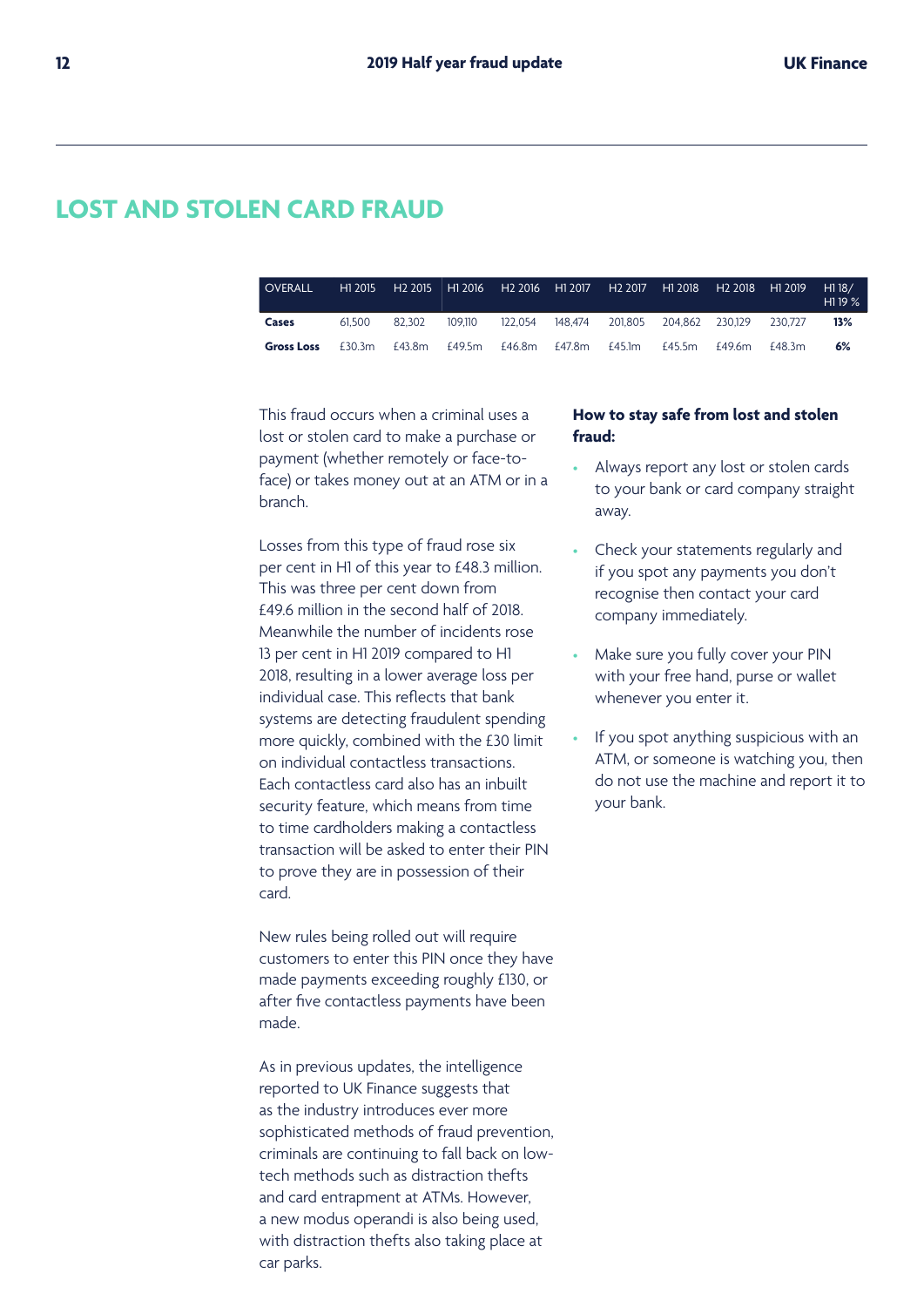### **CARD NOT RECEIVED FRAUD**

| <b>OVERALL</b>    | H1 2015 | H2 2015 │H1 2016 │H2 2016 │H1 2017 │H2 2017 │H1 2018 │ |       |       |       |       |       | H2 2018 H1 2019 |       | H118/<br>H119% |
|-------------------|---------|--------------------------------------------------------|-------|-------|-------|-------|-------|-----------------|-------|----------------|
| Cases             | 5.033   | 5.686                                                  | 5.685 | 5.692 | 5.466 | 5.437 | 4.697 | 5.349           | 3.949 | $-16%$         |
| <b>Gross Loss</b> | £5.7m   | £5.9m                                                  | £6.1m | £6.4m | £5.6m | £4.6m | £3.0m | £3.3m           | £2.5m | $-18%$         |

This type of fraud occurs when a card is stolen in transit, after a card company sends it out but before the genuine cardholder receives it.

Card not received fraud fell by 18 per cent in the first six months of 2019 to £2.5 million, with the number of individual cases also dropping by 16 per cent. Criminals typically target multi-occupancy buildings such as flats to carry out this type of fraud, but greater awareness among consumers of the risks has led to a sharp decrease in card not received fraud.

#### **How to stay safe from this fraud:**

- If you are expecting a new card and it hasn't arrived, call your bank or card company for an update.
- Tell your bank or card issuer immediately if you move home. Ask Royal Mail to redirect your post to your new address for at least a year.
- Be extra careful if you live in a property where other people have access to your mail, such as a block of flats. In some cases, your card company may arrange for you to collect your cards from a local branch.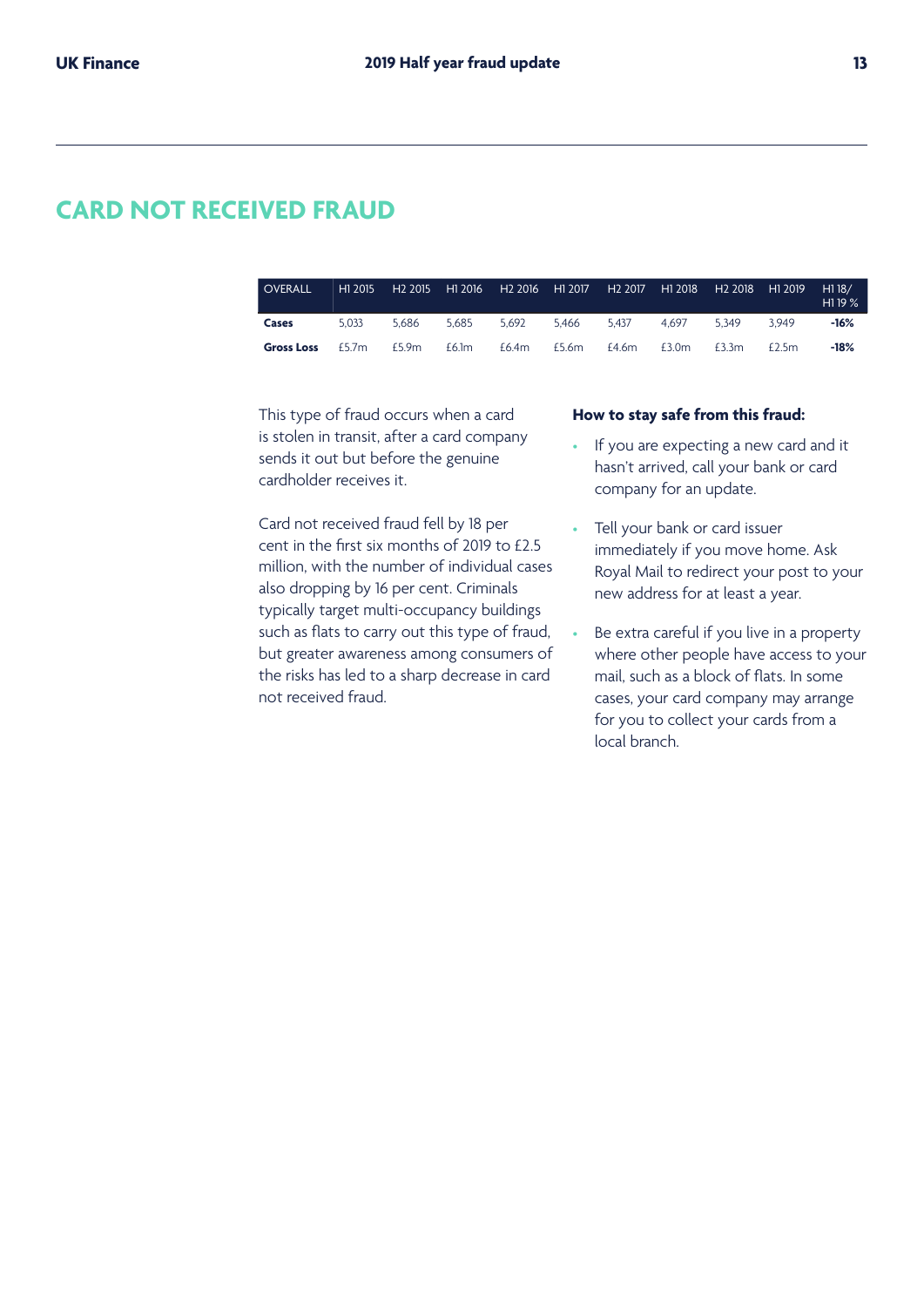## **COUNTERFEIT CARD FRAUD**

| <b>OVERALL</b>    | H1 2015 |           |        |        |           |        |        | H1 2018 H2 2018 H1 2019 |        | H118/<br>H119% |
|-------------------|---------|-----------|--------|--------|-----------|--------|--------|-------------------------|--------|----------------|
| Cases             | 39.711  | 46.310    | 58.268 | 50.329 | 43.426    | 41.599 | 28.109 | 30.527                  | 30.980 | 10%            |
| <b>Gross Loss</b> | £19.8m  | £25.9 $m$ | £21.3m | £15.7m | £12.7 $m$ | £11.5m | E7.9m  | f84m                    | f66m   | $-16%$         |

This fraud occurs when a criminal creates a fake card using information obtained from the magnetic stripe of a genuine card. This information is typically stolen using a device attached to an ATM or unattended payment terminal, such as at a car park. A fake magnetic stripe card is then created and used overseas in countries yet to upgrade to Chip & PIN.

Losses from counterfeit card fraud fell 16 per cent in H1 2019 compared to the same period in 2018, decreasing from £7.9 million to £6.6 million; the lowest half-year total ever reported. However, the number of reported cases rose by ten per cent, which means that the individual loss per case has fallen notably as bank systems detect potentially fraudulent transactions at an earlier stage.

#### **How to stay safe from counterfeit card fraud:**

- Always protect your PIN by fully covering the keypad with your free hand, wallet or purse.
- If you spot anything suspicious at an ATM or unattended payment terminal, or someone is watching you, then do not use the machine and report it to your bank.
- Check your statements regularly and if you spot any payments you don't recognise then contact your card company immediately.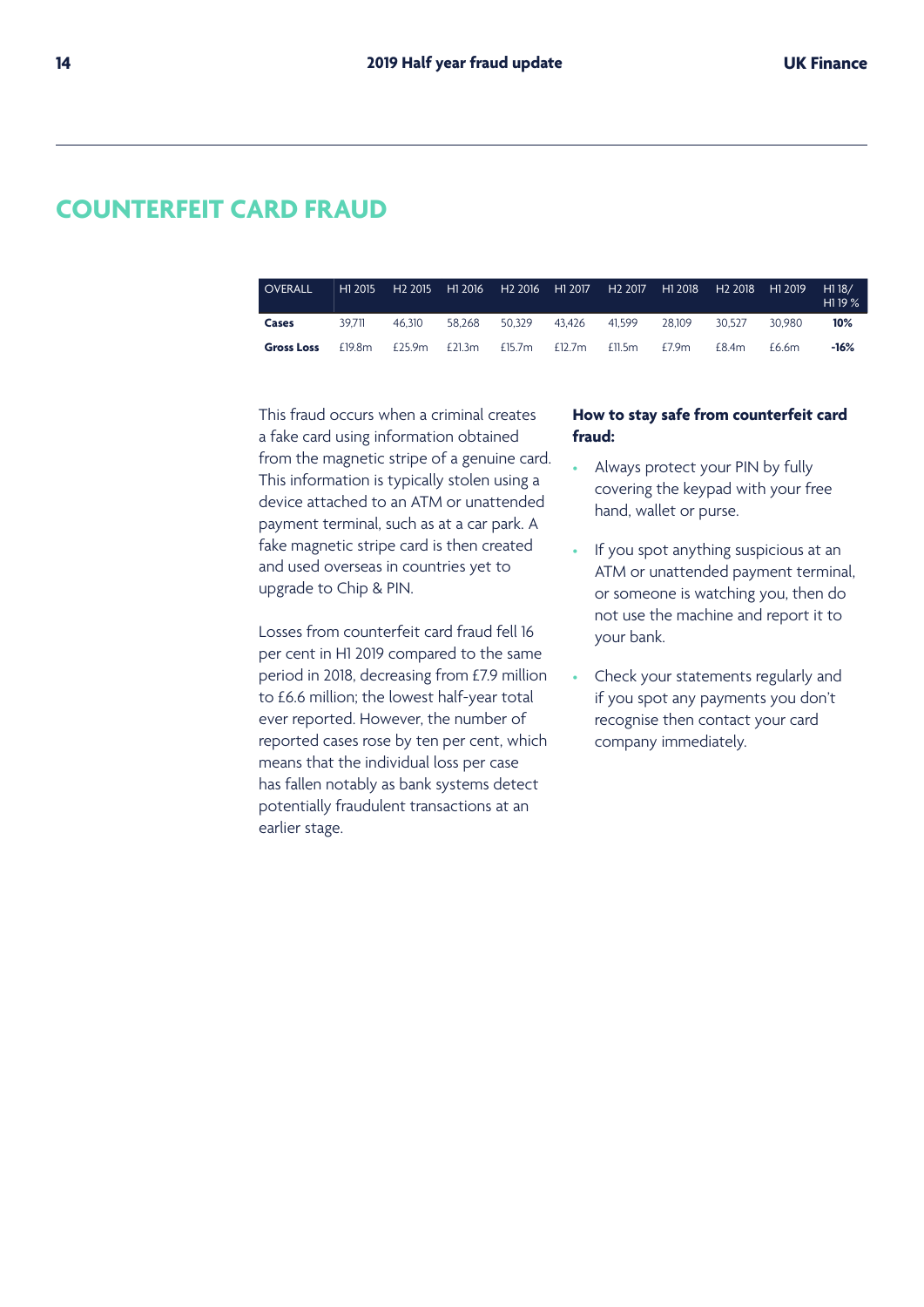### **CARD ID THEFT**

| <b>OVERALL</b>    | H1 2015 | H <sub>2</sub> 2015 | H1 2016 | H <sub>2</sub> 2016 | H1 2017   | H <sub>2</sub> 2017 | H1 2018 | H2 2018 H1 2019 |        | H118/<br>H <sub>119</sub> $\%$ |
|-------------------|---------|---------------------|---------|---------------------|-----------|---------------------|---------|-----------------|--------|--------------------------------|
| Cases             | 13.669  | 19.897              | 16.329  | 15.427              | 15.772    | 13.384              | 21.350  | 42.441          | 27.963 | 31%                            |
| <b>Gross Loss</b> | £17.1m  | £21.1m              | £20.5m  | £19.5m              | £15.7 $m$ | £14.1m              | £17.4m  | £29.9m          | f18.5m | 6%                             |

This type of fraud occurs in two ways, through third-party applications or account takeover.

Third-party application fraud occurs when criminals use stolen or fake documents to open a card account in someone else's name. This information will typically have been gathered through data loss, such as via data hacks and social engineering to compromise personal data.

Account takeover fraud occurs when a criminal takes over another person's genuine card account. The criminal will gather information about the intended victim, often through social engineering, and then contact the card issuer pretending to be the genuine cardholder.

Losses from card ID theft rose six per cent in the first six months of 2019 compared to the same period in 2018, from £17.4 million to £18.5 million. However, the number of individual cases rose by 31 per cent over the same period. This indicates that criminals are increasingly using this form of fraud to open accounts in other people's names but earlier detection by banks is helping to drive down losses on a per case basis.

#### **How to stay safe from card ID fraud:**

- Don't be tricked into giving a fraudster access to your personal or financial information.
- Never automatically click on a link in an unexpected email or text and always question uninvited approaches.
- Look after your personal documents keep them secure at home and shred any bills or statements before you throw them away.
- Check your credit record for any applications you don't recognise. You can do this by contacting a credit reference agency.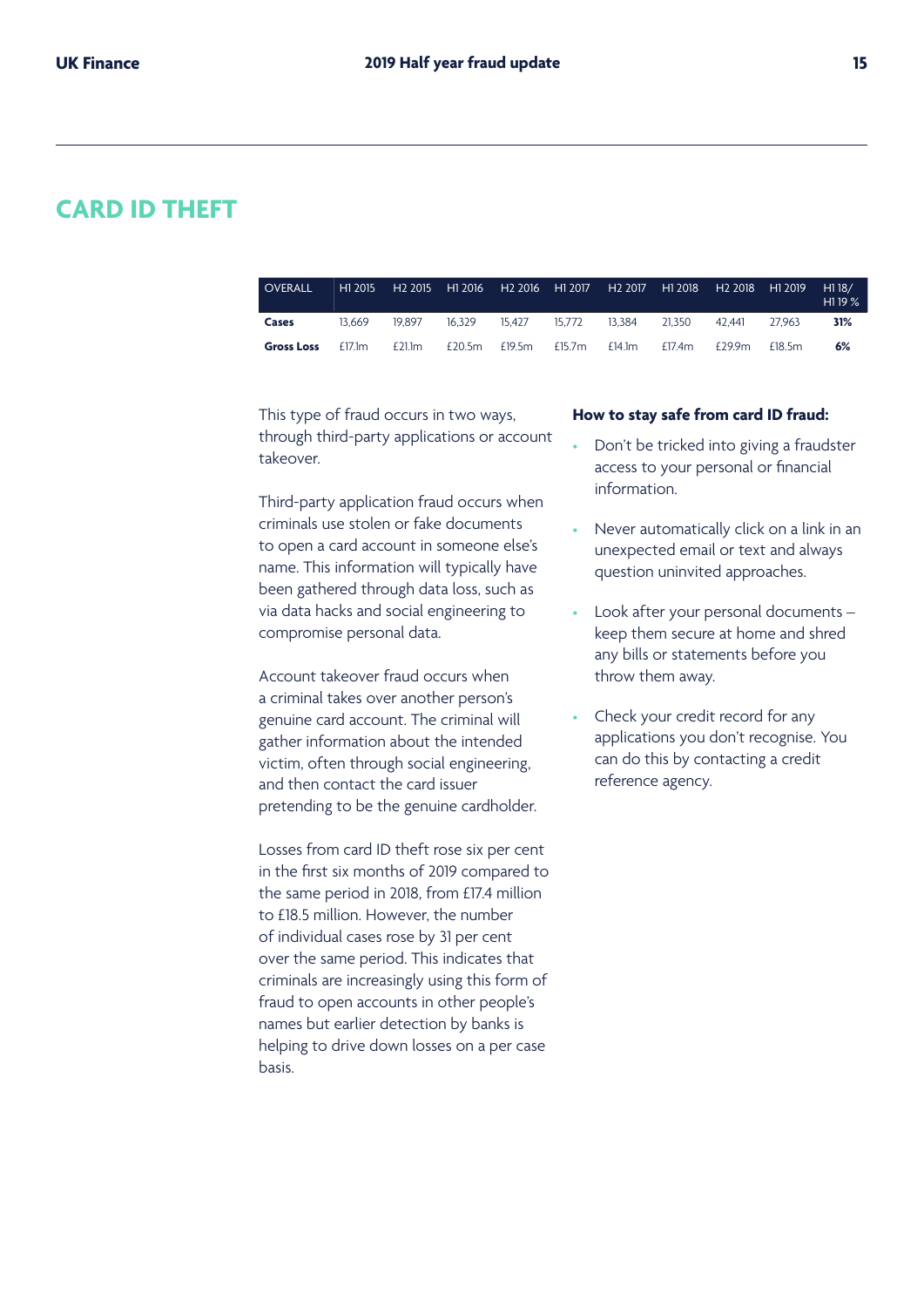## **FURTHER CARD FRAUD ANALYSIS**

Figures in the following sections relate to the places **where** the card was fraudulently used, rather than **how** the card or card details were compromised.

These figures provide a different break down of the overall payment card fraud totals and are not in addition to those in the previous sections.

Case volumes are not available for the place of misuse as one case can cover multiple places of misuse. This can lead to double counting. For example, a lost or stolen card could be used to make an ATM withdrawal and to purchase goods on the high street.

## **UK RETAIL FACE-TO-FACE CARD FRAUD**

| <b>COVERALL</b>   | H1 2015 | H <sub>2</sub> 2015 | H1 2016 | H <sub>2</sub> 2016 H1 2017 |        | H <sub>2</sub> 2017 |           | H1 2018 H2 2018 H1 2019 |       | H118/<br>H119% |
|-------------------|---------|---------------------|---------|-----------------------------|--------|---------------------|-----------|-------------------------|-------|----------------|
| <b>Gross Loss</b> | £23.0m  | £30.6m              | £31.8m  | £31.0m                      | £31.2m | £30.7m              | £31.4 $m$ | £38.4m                  | f324m | 3%             |

UK retail face-to-face fraud covers all transactions that occur in person in a UK shop. Fraud losses on face-to-face purchases on the UK high street increased three per cent in H1 2019 to £32.4 million.

The majority of this fraud is undertaken by fraudsters using low-tech techniques to steal the card, and often the PIN, to carry out fraudulent transactions in shops. This includes criminals using methods such as ATM card entrapment and distraction thefts, combined with shoulder surfing and PIN pad cameras. Criminals also use methods to dupe victims into handing over their cards on their own doorstep.

This category also includes fraud incidents involving the contactless functionality on both payment cards and devices. Fraud using the contactless functionality on cards and devices remains low, with £10.2 million of losses during H1 2019, compared to spending of £38 billion over the same period. This is equivalent to 2.7p in every £100 spent using contactless technology, the same level recorded in 2018 and 2017. Fraud using the contactless technology on payment cards and devices represents just three per cent of overall card fraud losses.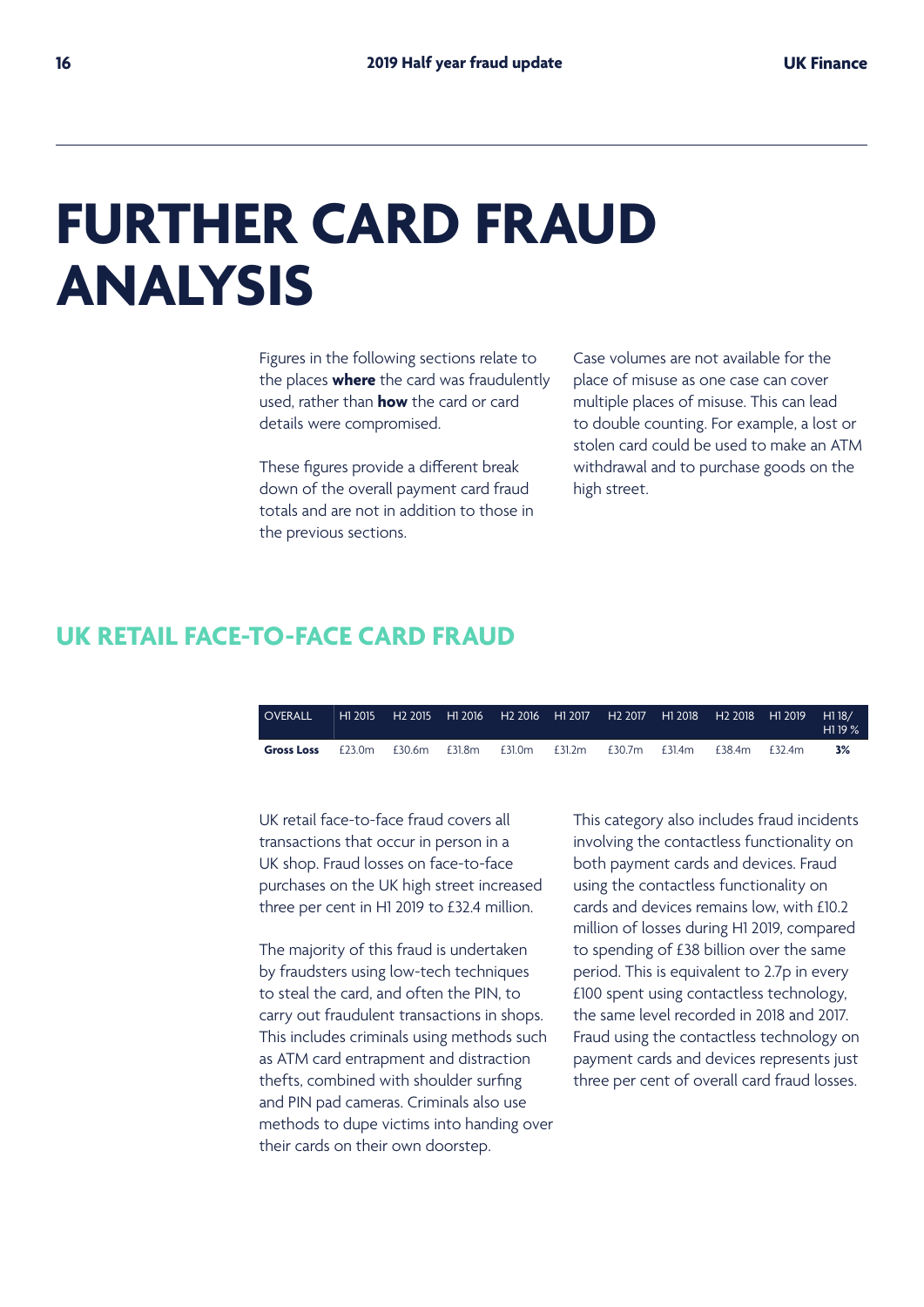### **UK CASH MACHINE FRAUD**

| <b>OVERALL</b>    | H1 2015 | └ H2 2015  H1 2016  H2 2016  H1 2017  H2 2017  H1 2018  H2 2018  H1 2019  H1 18∕ |               |        |        |        |        |         | H1 19 $\%$ |
|-------------------|---------|----------------------------------------------------------------------------------|---------------|--------|--------|--------|--------|---------|------------|
| <b>Gross Loss</b> | £14.9m  | £17.8m                                                                           | £20.6m £22.5m | £20.5m | £16.7m | £15.9m | £16.7m | f 15.5m | $-3%$      |

These figures cover fraudulent transactions made at cash machines in the UK using a stolen or compromised card. In all cases the criminal would require both the genuine PIN and card.

Losses at UK cash machines fell three per cent to £15.5 million in the first half of 2019, compared to the same period in 2018.

While most of this fraud is thought to be perpetuated through distraction thefts and card entrapment at ATMs, the decrease in losses suggests that consumers are becoming more aware of the need to take precautions.

### **DOMESTIC AND INTERNATIONAL CARD FRAUD**

| OVERALL                                     | H1 2015 |  |                                                                         |  | H2 2018 H1 2019 |          | H1 18/<br>H119% |
|---------------------------------------------|---------|--|-------------------------------------------------------------------------|--|-----------------|----------|-----------------|
| <b>UK Fraud</b>                             |         |  | £164.6m £215.1m £215.2m £202.7m £204.9m £202.5m £226.7m £269.9m £229.3m |  |                 |          | 1%              |
| <b>International</b> £80.1m<br><b>Fraud</b> |         |  | £108.4m £106.3m £93.9m £81.7m £76.2m £79.0m                             |  | £95.8m          | f 84 0 m | 6%              |

These figures provide a breakdown of fraud committed on a UK-issued payment card, split between whether the incident occurred in the UK or internationally.

UK card fraud losses rose marginally – by one per cent to £229.3 million – in H1 of this year, compared to the same period in 2018. Meanwhile international fraud losses increased by six per cent, to £84.0 million in the same period.

The roll out of Chip & PIN technology around the world has helped to keep levels relatively low, with a reduction of 27 per cent when compared to the peak of £115.1 million reported in 2008. This fall relates to international card losses.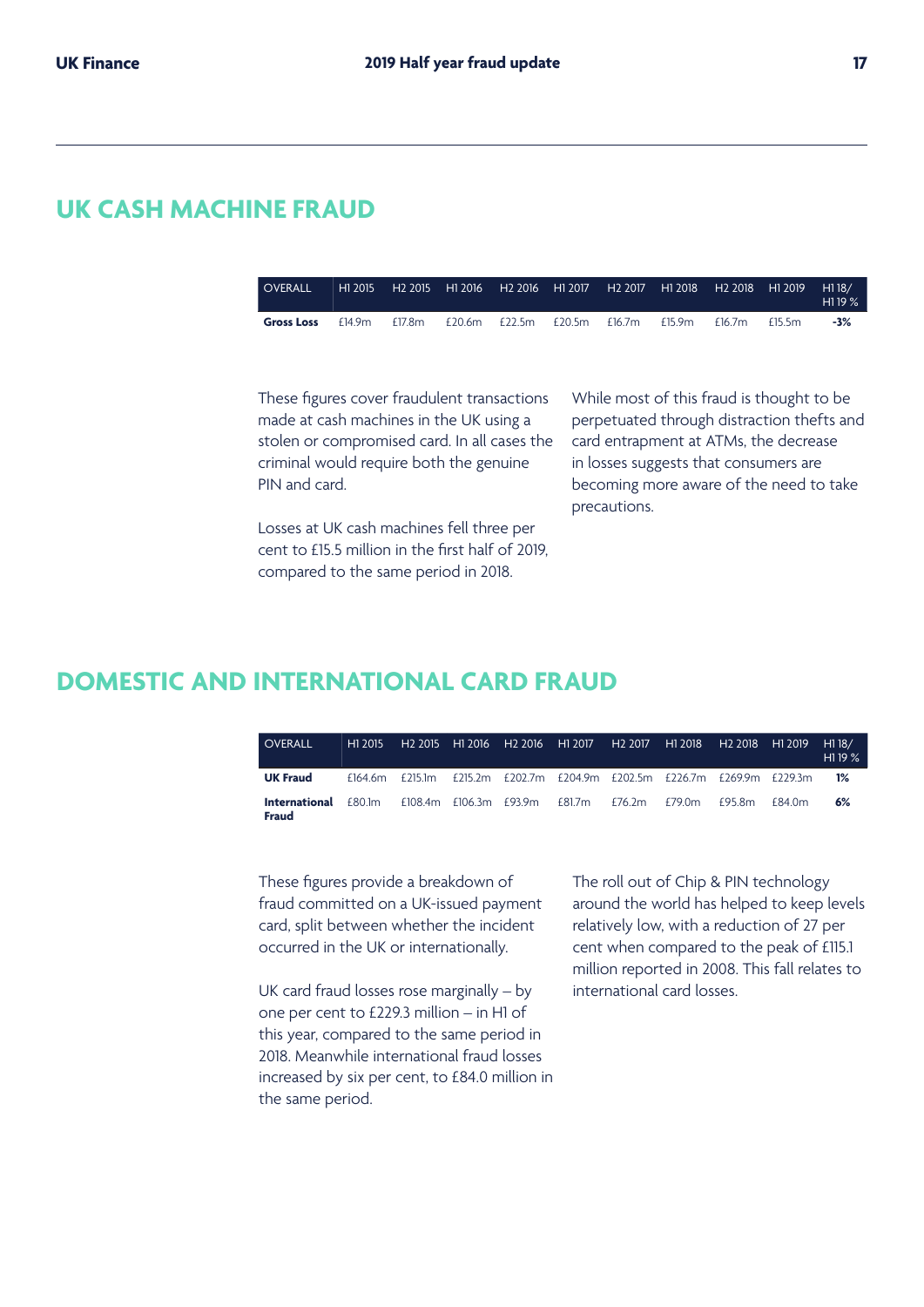## **UNAUTHORISED BANKING FRAUD**

| <b>OVERALL</b>    | H1 2015 | H <sub>2</sub> 2015 | H1 2016 | H <sub>2</sub> 2016 | H1 2017 | H <sub>2</sub> 2017 | H1 2018 | H2 2018 | H1 2019 | H118/<br>H <sub>1</sub> 19 $%$ |
|-------------------|---------|---------------------|---------|---------------------|---------|---------------------|---------|---------|---------|--------------------------------|
| <b>Prevented</b>  | £311.3m | £213.3m             | £103.2m | £102.2 <sub>m</sub> | £160.2m | £100.9m             | £141.9m | £175.8m | £129.7m | $-9%$                          |
| <b>Value</b>      |         |                     |         |                     |         |                     |         |         |         |                                |
| Cases             | 13.971  | 19.335              | 17.687  | 15.705              | 18.848  | 15.898              | 15.915  | 15.882  | 18.820  | 18%                            |
| <b>Gross Loss</b> | £66.2m  | £102.4m             | £71.5m  | £65.6m              | £73.8m  | £82.3m              | £91.0m  | £61.8m  | f657m   | -28%                           |

Remote banking fraud losses are organised into three categories: internet banking, telephone banking and mobile banking. It occurs when a criminal gains access to an individual's bank account through one of the three remote banking channels and makes an unauthorised transfer of money from the account.

Losses from remote banking fraud fell by 28 per cent in H1 2019, compared to the same period in 2018, from £91.0 million to £65.7 million. However, the number of cases was up 18 per cent over the same period to 18,820. The increase in cases combined with a decrease in losses is a good indication that banks are getting better at stopping this type of fraud. Evidence also suggests that there has been a migration away by fraudsters who are now preferring to target the victims into transferring money themselves. A total of £129.7 million of unauthorised remote banking fraud was prevented in the first six months of the year, equivalent to £6.63 in every £10 of attempted fraud prevented.

In addition, 20 per cent (£13.1 million) of the losses across all remote banking channels were recovered after the incident.

#### **The finance industry is tackling remote banking fraud by:**

- Continuously investing in advanced security systems, including sophisticated ways of authenticating customers, such as biometrics and customer behaviour analysis.
- Providing customers with free security software, which many banks offer.
- Investing in the Take Five to Stop Fraud campaign to educate customers on how they can protect themselves from fraud.
- Sharing intelligence and information on this type of fraud so that security systems can be adapted to stop the latest threats.
- Working with law enforcement, the government, the telecommunications industry and others to further improve security and to identify and prosecute the criminals responsible.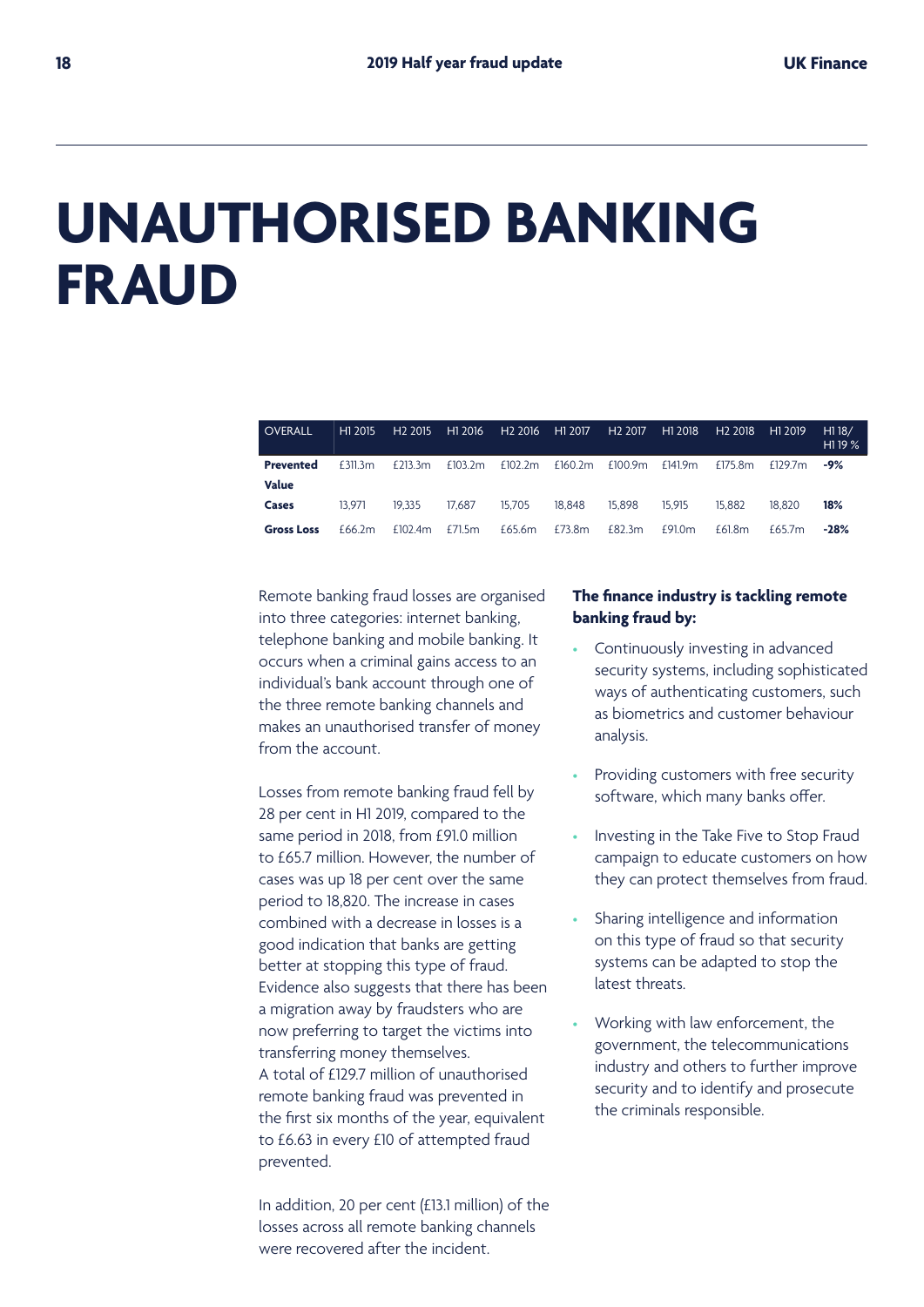### **INTERNET BANKING FRAUD**

| <b>OVERALL</b>    | H1 2015 | H2 2015 H1 2016 H2 2016 H1 2017 H2 2017 H1 2018 H2 2018 H1 2019 |        |                                           |               |       |        | H118/<br>H119% |
|-------------------|---------|-----------------------------------------------------------------|--------|-------------------------------------------|---------------|-------|--------|----------------|
| Cases             | 8.417   | 11.274                                                          | 11.195 | 8.893 11.725                              | 10.020 11.151 | 9.753 | 10.352 | $-7%$          |
| <b>Gross Loss</b> | £50.4m  | £83.1m                                                          |        | £56.1m £45.6m £55.5m £65.7m £75.6m £47.4m |               |       | £48.7m | -36%           |

This type of fraud occurs when a fraudster gains access to a customer's bank account through internet banking and makes an unauthorised transfer of money from it. Losses from internet banking fell by 36 per cent in the first six months of 2019, compared to H1 2018, from £75.6 million to £48.7 million. The number of cases also decreased by seven per cent to 10,352.

This type of fraud is facilitated by criminals' use of social engineering tactics to trick customers into revealing their internet banking security details. These include impersonation scams using phone calls, texts and emails which often claim there has been suspicious activity on a bank account, that account details need to be updated or verified or that a refund is due. The stolen details are then used to access a customer's online account and to make an unauthorised transaction.

Intelligence suggests that preventative tools put in place to prevent consumers becoming a victim of internet banking fraud have resulted in fraudsters preferring to target victims into making payments themselves, this in part is evidenced by the rises in authorised push payment fraud.

In addition, 24 per cent (£11.5 million) of the losses in the internet banking channel were recovered after the incident.

#### **How to stay safe from internet banking fraud:**

- A genuine bank or organisation will never contact you out of the blue to ask for your PIN or full password. Only give out your personal or financial details to use a service that you have given your consent to, that you trust and that you are expecting to be contacted by.
- Always question uninvited approaches in case it's a scam. Instead, contact the company directly using a known email or phone number.
- Don't be tricked into giving a fraudster access to your personal or financial details. Never automatically click on a link in an unexpected email or text.
- Ensure you have the most up-to-date security software installed on your computer, including anti-virus. Some banks offer free security software so check your bank's website for details.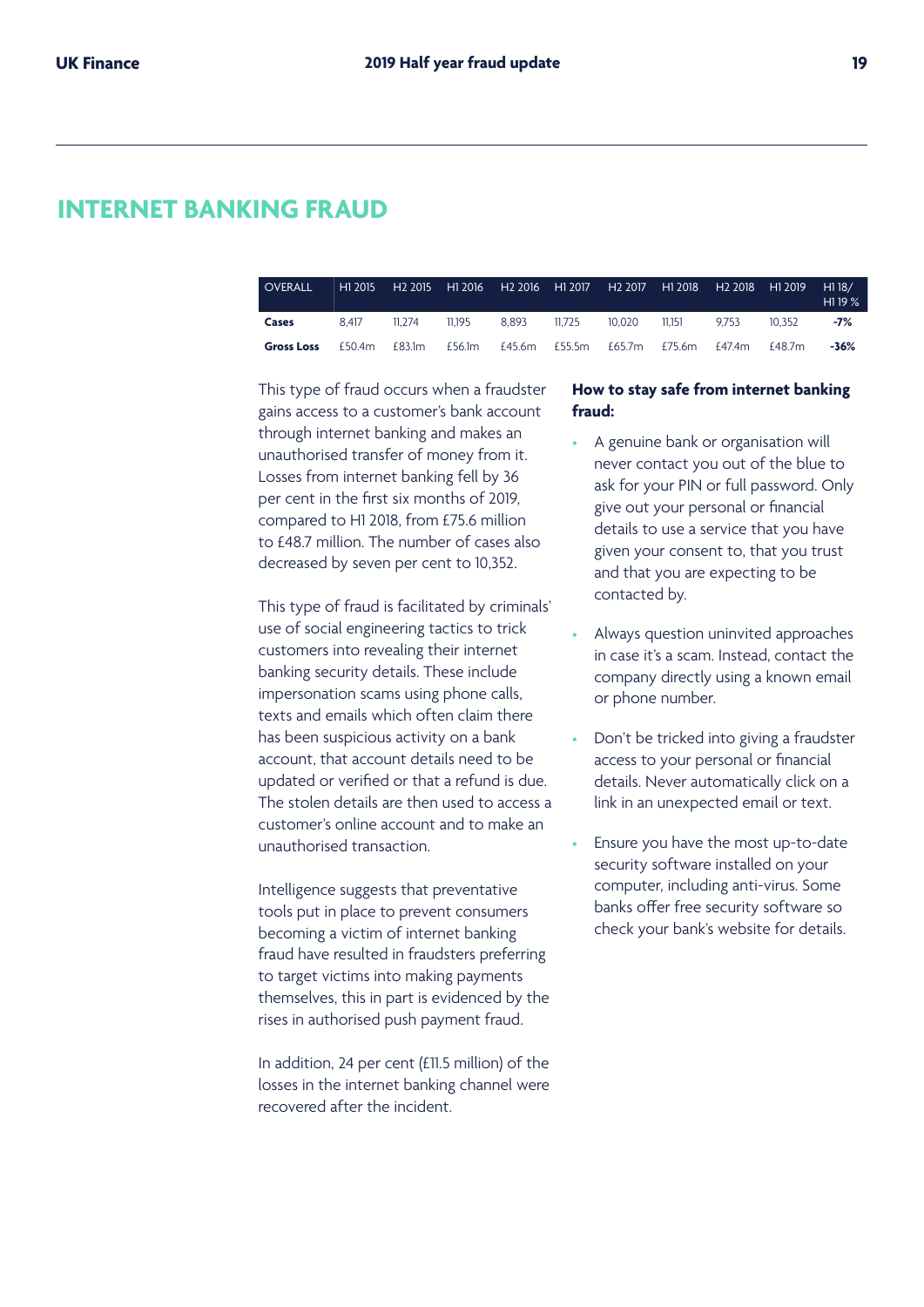## **TELEPHONE BANKING FRAUD**

| <b>OVERALL</b>    | H <sub>1</sub> 2015 | H <sub>2</sub> 2015 |        |        |        |        |        | H1 2016 H2 2016 H1 2017 H2 2017 H1 2018 H2 2018 H1 2019 |           | H1 18/<br>H <sub>1</sub> 19 $\%$ |
|-------------------|---------------------|---------------------|--------|--------|--------|--------|--------|---------------------------------------------------------|-----------|----------------------------------|
| Cases             | 4777                | 6.603               | 4.949  | 5.546  | 5.273  | 4.304  | 3.464  | 4.473                                                   | 5.522     | 59%                              |
| <b>Gross Loss</b> | £14.7m              | £17.6m              | £13.1m | £16.5m | £15.6m | £12.7m | £11.4m | £10.6m                                                  | $f$ ll 6m | 2%                               |

Telephone banking fraud occurs when a criminal gains access to a customer's bank account through telephone banking and makes an unauthorised transfer of money from it.

As with internet banking fraud, criminals often use social engineering tactics to trick customers into revealing their security details, which are then used to convince the telephone banking operator that they are the genuine account holder.

Losses due to telephone banking fraud rose by two per cent to £11.6 million in the first six months of 2019. However, the number of cases rose by 59 per cent to 5,522. These figures demonstrate that despite an increase in attempts by criminals to carry out telephone banking fraud, such frauds are being detected at an earlier stage this is due to technologies such as voice biometrics or those which recognise the different sound tones that every phone has and the environment they are in preventing greater sums of money from being stolen.

In addition, eight per cent (£1 million) of the losses in the telephone banking channel were recovered after the incident.

#### **How to stay safe from telephone banking fraud:**

- Never disclose security details, such as your full banking password. A genuine financial provider or organisation will never ask you for these in an email, on the phone or in writing.
- Always question uninvited approaches in case it's a scam. Instead, contact the company directly using a known email or phone number.
- Don't assume the person on the phone is who they say they are. Just because someone knows your basic details (such as your name and address or even your mother's maiden name), it doesn't mean they are genuine.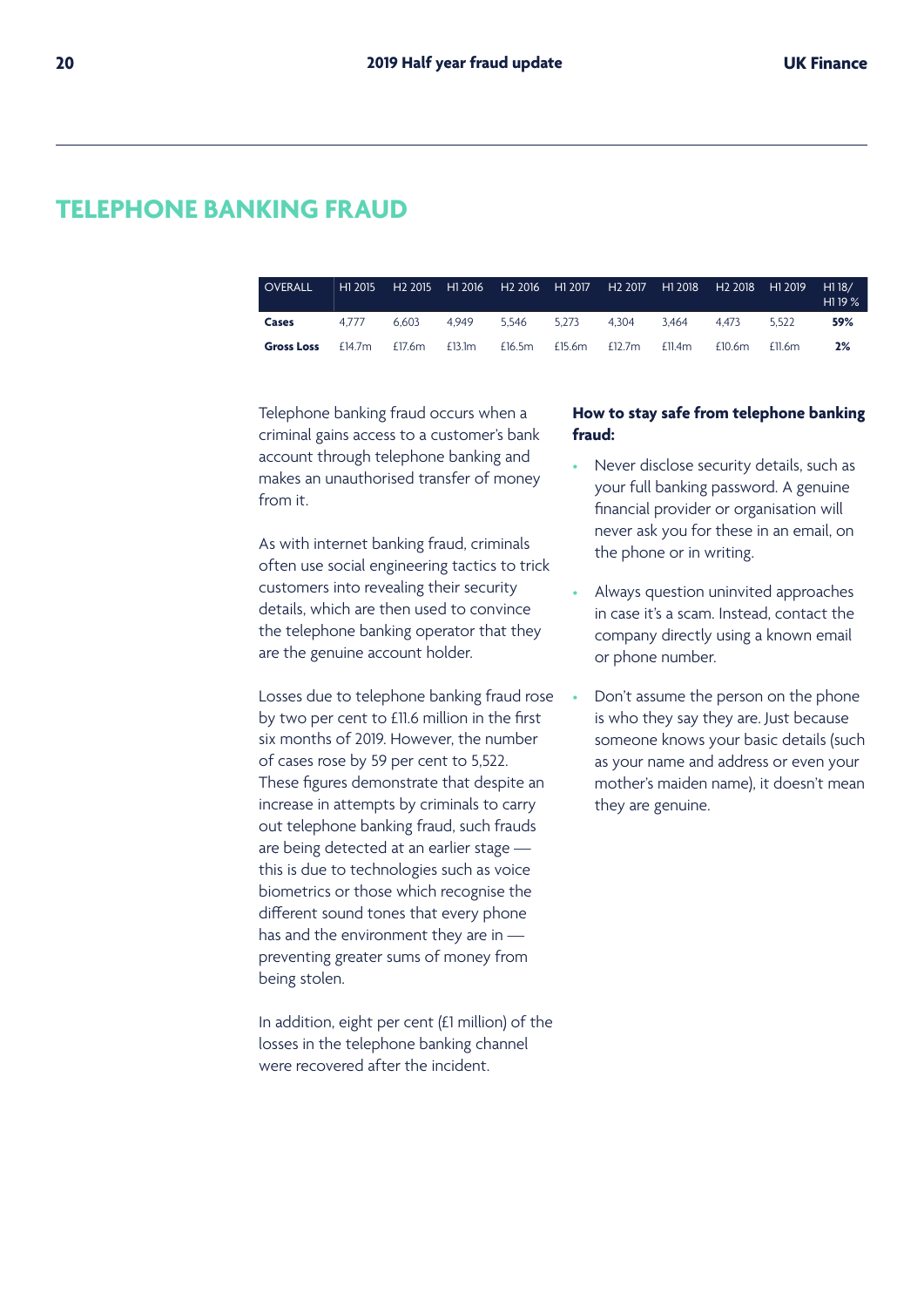### **MOBILE BANKING FRAUD**

| <b>OVERALL</b>    | H1 2015 | H <sub>2</sub> 2015 |          | H1 2016 H2 2016 H1 2017 |       | H2 2017 | H1 2018 | H <sub>2</sub> 2018 H <sub>1</sub> 2019 |       | H118/<br>H1 19 % |
|-------------------|---------|---------------------|----------|-------------------------|-------|---------|---------|-----------------------------------------|-------|------------------|
| Cases             | 777     | 1.458               | 1.543    | 1.266                   | 1.850 | 1.574   | 1.300   | 1.656                                   | 2.946 | 127%             |
| <b>Gross Loss</b> | £1.0m   | £1.8m               | £2.2 $m$ | £3.5m                   | £2.6m | £3.9m   | £4.0m   | £3.8m                                   | £5.3m | 33%              |

Mobile banking fraud occurs when a criminal uses compromised bank account details to gain access to a customer's bank account through a banking app downloaded to a mobile device only. It excludes mobile web browser banking and browser-based banking apps (incidents on these platforms are included in the internet banking fraud figures).

Losses due to mobile banking fraud reached £5.3 million in the first six months of 2019, up 33 per cent compared to the same period in 2018. Meanwhile, the number of recorded cases rose 127 per cent. This rise reflects the growing number of customers using mobile banking and a larger offering of mobile banking facilities by banks.

UK Finance's latest UK Payment Markets report found that almost half (48 per cent) of UK adults used mobile banking in 2018, up from 41 per cent the previous year, while bank payments made using internet or mobile banking in 2018 grew to two billion, up from 1.6 billion in 2017.

Nine per cent (£0.5 million) of the losses in the mobile banking channel were recovered after the incident.

#### **How to stay safe from mobile banking fraud:**

- Don't be tricked into giving a fraudster access to your personal or security details. Never automatically click on a link in an unexpected email or text and always question uninvited approaches.
- Be wary of text messages that encourage you urgently to visit a website or call a number to verify or update your details.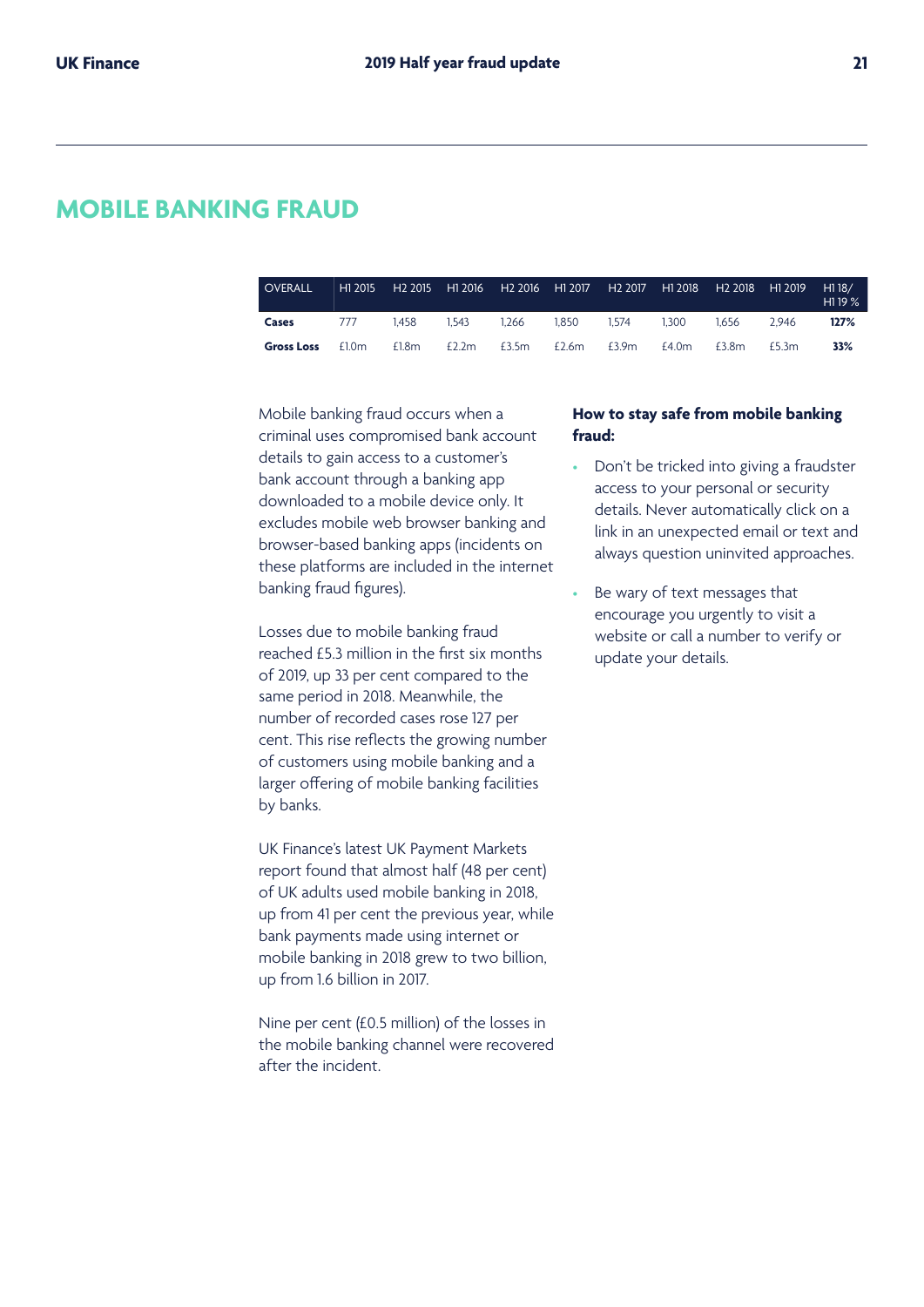## **CHEQUE FRAUD**

| <b>OVERALL</b>                   | H1 2015 | H <sub>2</sub> 2015 | H1 2016 | H <sub>2</sub> 2016 | H1 2017 | H <sub>2</sub> 2017 | H <sub>1</sub> 2018 | H <sub>2</sub> 2018 | H <sub>1</sub> 2019 | H118/<br>H1 19 % |
|----------------------------------|---------|---------------------|---------|---------------------|---------|---------------------|---------------------|---------------------|---------------------|------------------|
| <b>Prevented</b><br><b>Value</b> | £262.0m | £130.9m             | £99.8m  | £96.4m              | £88.8m  | £123.5 $m$          | £74.3 $m$           | £143.9m             | £202.3m             | 172%             |
| Cases                            | 2.837   | 2.909               | 2.108   | 1.280               | 984     | 761                 | 682                 | 1.338               | 1.515               | 122%             |
| <b>Gross Loss</b>                | £9.5m   | £9.4m               | E7.4m   | £6.3m               | £5.4m   | £4.4m               | £3.3m               | £17.2m              | $f$ 794 $m$         | 789%             |

There are three types of cheque fraud: counterfeit, forged and fraudulently altered.

Counterfeit cheques are printed on nonbank paper to look exactly like genuine cheques and are drawn by a fraudster on genuine accounts.

Forged cheques are genuine cheques that have been stolen from an innocent customer and used by a fraudster with a forged signature.

Fraudulently altered cheques are genuine cheques that have been made out by the genuine customer but have been altered in some way by a criminal before being paid in, e.g. by changing the beneficiary's name or the amount of the cheque.

Losses from cheque fraud increased by 789 per cent in the first half of 2019, rising from £3.3 million in H1 2018 to £29.4 million in H1 2019. The number of cases also grew, by 122 per cent. Intelligence suggests the increase was almost entirely down to criminals targeting business accounts, where losses per case are higher, with personal customers only accounting for a small fraction of the total losses. Specifically, there has been a relatively small increase in counterfeit fraud on high-value business cheques.

The value of attempted cheque fraud prevented by the banks also rose substantially, by 172 per cent to £202.3 million in the first half of 2019, up from £74.3 million over the same period in 2018. This is equivalent to £8.73 in every £10 if fraud attempted being stopped without a loss occurring.

#### **How to stay safe from cheque fraud:**

- Always complete cheques using a ballpoint pen, or pen with indelible ink.
- Draw a line through all unused spaces, including after the payee name.
- Keep your chequebook in a safe place, report any missing cheques to your bank immediately and always check your bank statement thoroughly.
- Businesses should adopt anti-fraud features, such as printing cheques on security watermark paper.
- Store company cheques in business secure locations.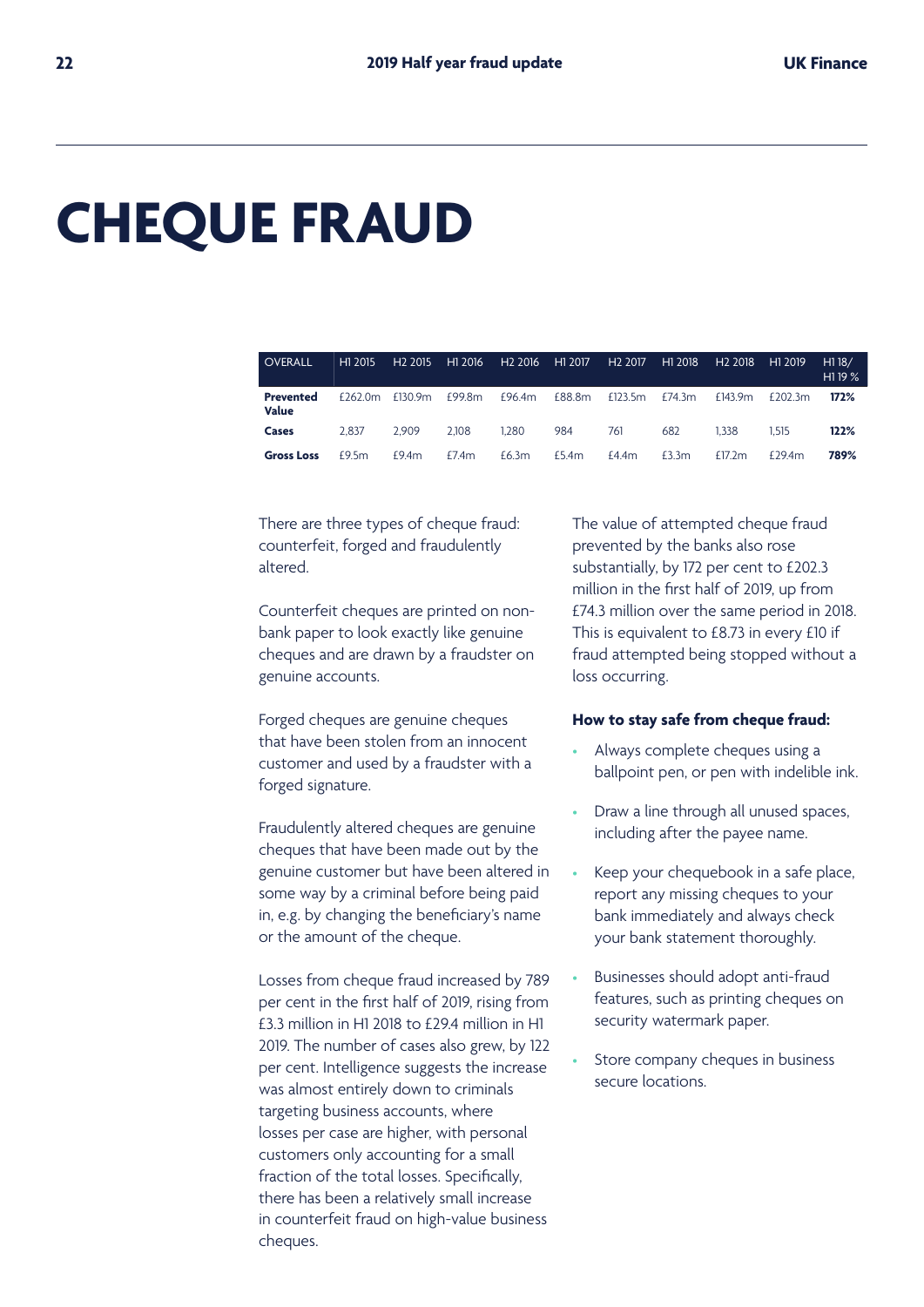## **AUTHORISED PUSH PAYMENT (APP) SCAMS**

UK Finance began collating and publishing data on the losses due to authorised push payments scams (also known as APP scams) in 2017. Since January 2018, UK Finance has collated additional data to provide further analysis of the overall figures. This data includes the scam type, payment type and payment channel.

Also, in January 2018, UK Finance introduced new Best Practice Standards for banks and building societies responding to APP scam claims.

This greatly improved the identification and reporting processes, which also led to a notable increase in the reported cases of APP fraud.

Since the last figures were published additional members have also begun reporting, so the figures year on year are not directly comparable.

|        |                                        | Personal |                     |         |                     |  |  |
|--------|----------------------------------------|----------|---------------------|---------|---------------------|--|--|
|        | Overall Authorised push payments scams | H1 2018  | H <sub>2</sub> 2018 | H1 2019 | $HI$ 18 / H1<br>19% |  |  |
| Volume | Total number of cases                  | 31.510   | 46.705              | 53.475  | 70%                 |  |  |
|        | Total number of payments               | 47.346   | 67.361              | 80,440  | 70%                 |  |  |
| Value  | Total case value                       | £92.9m   | £135.4m             | £146.5m | 58%                 |  |  |
|        | Total returned to the customer         | £15.4m   | £26.9m              | £25.6m  | 66%                 |  |  |

|        |                                        | Non-Personal |                     |         |                     |  |  |
|--------|----------------------------------------|--------------|---------------------|---------|---------------------|--|--|
|        | Overall Authorised push payments scams | H1 2018      | H <sub>2</sub> 2018 | H1 2019 | $HI$ 18 / H1<br>19% |  |  |
| Volume | Total number of cases                  | 2.619        | 3.790               | 4.074   | 56%                 |  |  |
|        | Total number of payments               | 3,618        | 5.332               | 5,637   | 56%                 |  |  |
| Value  | Total case value                       | £55.3m       | £70.7 <sub>m</sub>  | £61.0m  | $10\%$              |  |  |
|        | Total returned to the customer         | £15.5m       | £24.8m              | £13.6m  | $-12%$              |  |  |

|        |                                        | Total   |                     |         |                     |  |  |
|--------|----------------------------------------|---------|---------------------|---------|---------------------|--|--|
|        | Overall Authorised push payments scams | H1 2018 | H <sub>2</sub> 2018 | H1 2019 | $HI$ 18 / H1<br>19% |  |  |
| Volume | Total number of cases                  | 34.129  | 50.495              | 57.549  | 69%                 |  |  |
|        | Total number of payments               | 50.964  | 72.693              | 86.077  | 69%                 |  |  |
|        | Total case value                       | £148.2m | £206.1m             | £207.5m | 40%                 |  |  |
| Value  | Total returned to the customer         | £30.9m  | £51.7 $m$           | £39.3m  | 27%                 |  |  |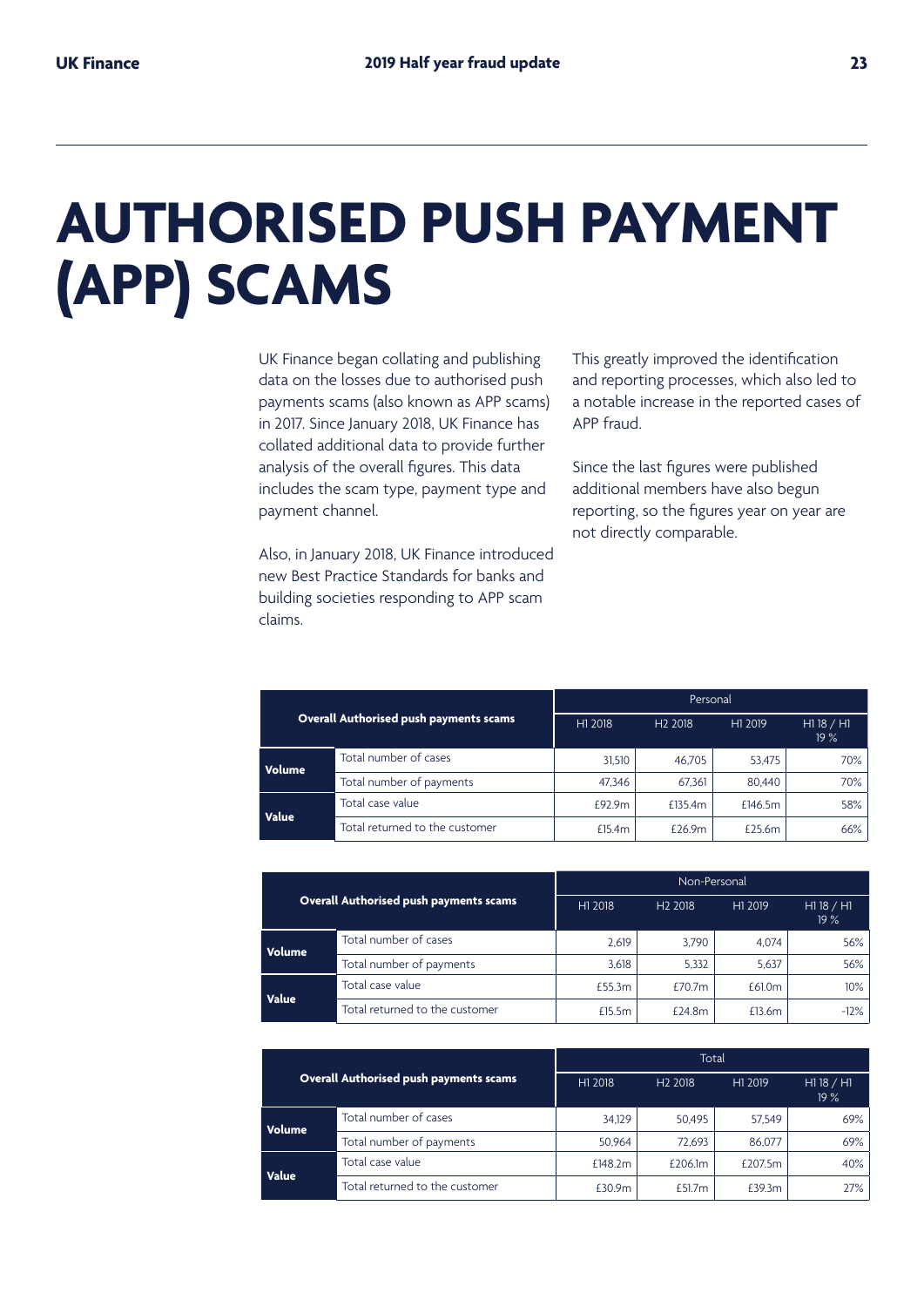Losses due to APP scams reached £207.5 million in the first half of 2019, split between personal (£146.5 million) and nonpersonal or business (£61.0 million). This is an increase of 40 per cent compared to the same period in 2018, although the figures are not directly comparable, as said previously, because two additional members began reporting the data to UK Finance from early 2019. In addition, intelligence suggests that increased public awareness in the build-up to the introduction of the Authorised Push Payment Scams Voluntary Code has resulted in an increase in reporting by customers who fall victim to this type of fraud.

In total there were 57,549 cases of APP fraud in the first six months of this year. Of this total 53,475 were on personal accounts while 4,074 were on non-personal or business accounts.

One case can include several payments and there was a total of 86,077 fraudulent authorised push payments during the period.

*"Financial firms quite reasonably question why they have to pick up the bill for fraud in the system, when so much of it would not be possible without data breaches and other actions by firms outside the financial sector."* 

Charles Randell, Financial Conduct Authority, September 2019

Of the losses seen as a result of APP fraud financial providers were able to return £39.3 million in the first half of 2019, a 27 per cent increase on the sum returned in the same period in 2018. However, the figures for the first half of this year reflect just one month of the APP Voluntary Code.

In an APP scam, fraudsters trick their victim into sending money directly from their account to an account which the criminal controls. Criminals use a range of social engineering tactics to commit this crime. Typically, this includes the criminal posing as a genuine individual or organisation and contacting the victim using a range of methods including via the telephone, email and text message. Intelligence suggests that criminals are increasingly using social media to carry out APP scams.

Once the victim has authorised the payment and the money lands in the criminal's account, the criminal will quickly transfer the money out to numerous other accounts, often abroad, where it is then cashed out.

Where a customer authorises the payment themselves, they have no legal protection to cover them for losses – which is different for an unauthorised transaction. However, at the end of May the Authorised Push Payment Voluntary Code was launched, which aims to offer greater protection for consumers who are victims of this form of fraud.

Firms who have signed up to the code have committed to reimbursing the victims of these scams, provided the customer has met the standards expected of them under the code. In situations where both the customer and their payment service provider meet the requirements set out in the code, a customer of a signatory firm who falls victim to an APP scam will still receive their money back.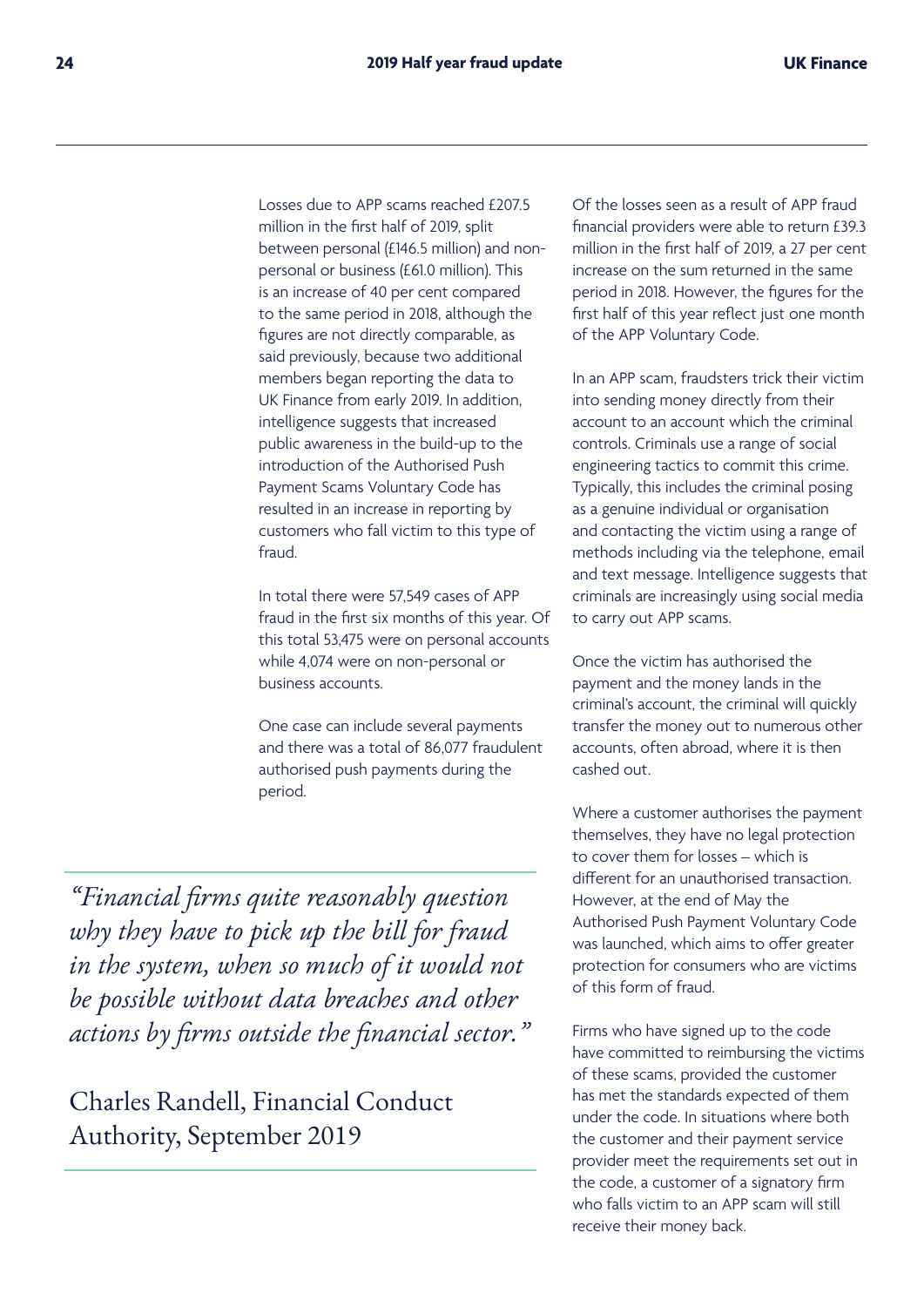To date eight major providers covering 17 consumer brands, and over 85 per cent of authorised push payments, have signed up, including Barclays, HSBC, Lloyds, RBS and Santander.

The finance industry is tackling APP scams by:

- Introducing new standards for payment service providers (PSPs) under the APP voluntary code, including providing effective warnings to customers if the bank identifies an APP fraud risk.
- Helping to prevent customers being duped by criminals by raising awareness of how to stay safe through the Take Five to Stop Fraud campaign, in conjunction with the Home Office.
- The implementation of an industry code for the reimbursement of victims of authorised push payment scams.
- Implementing best practice standards to ensure those who have fallen victim to fraud or scams get the help they need.
- Working with government and law enforcement to deter and disrupt criminals and better trace, freeze and return stolen funds, while calling for new powers on information sharing to allow banks to share data to detect and prevent financial crime better.
- Delivering the Banking Protocol a ground-breaking rapid response scheme through which branch staff can alert police and Trading Standards to suspected frauds taking place. The system is now operational in every police force area and in the first six months of 2019 prevented £23.2 million of fraud and led to 134 arrests.
- Working with government on making possible legislative changes to account opening procedures to help the industry act more proactively on suspicion of fraud and prevent criminals from accessing financial systems.
- Exploring new ways to track stolen funds moved between multiple bank accounts.
- Hosting the government-led programme to reform the system of economic crime information sharing, known in the industry as Suspicious Activity Reports, so that it meets the needs of crime agencies, regulators, consumers and businesses.
- Working with Pay.UK to implement the Mule Insights Tactical Solution (MITS), a technology that helps to track suspicious payments and identify money mule accounts.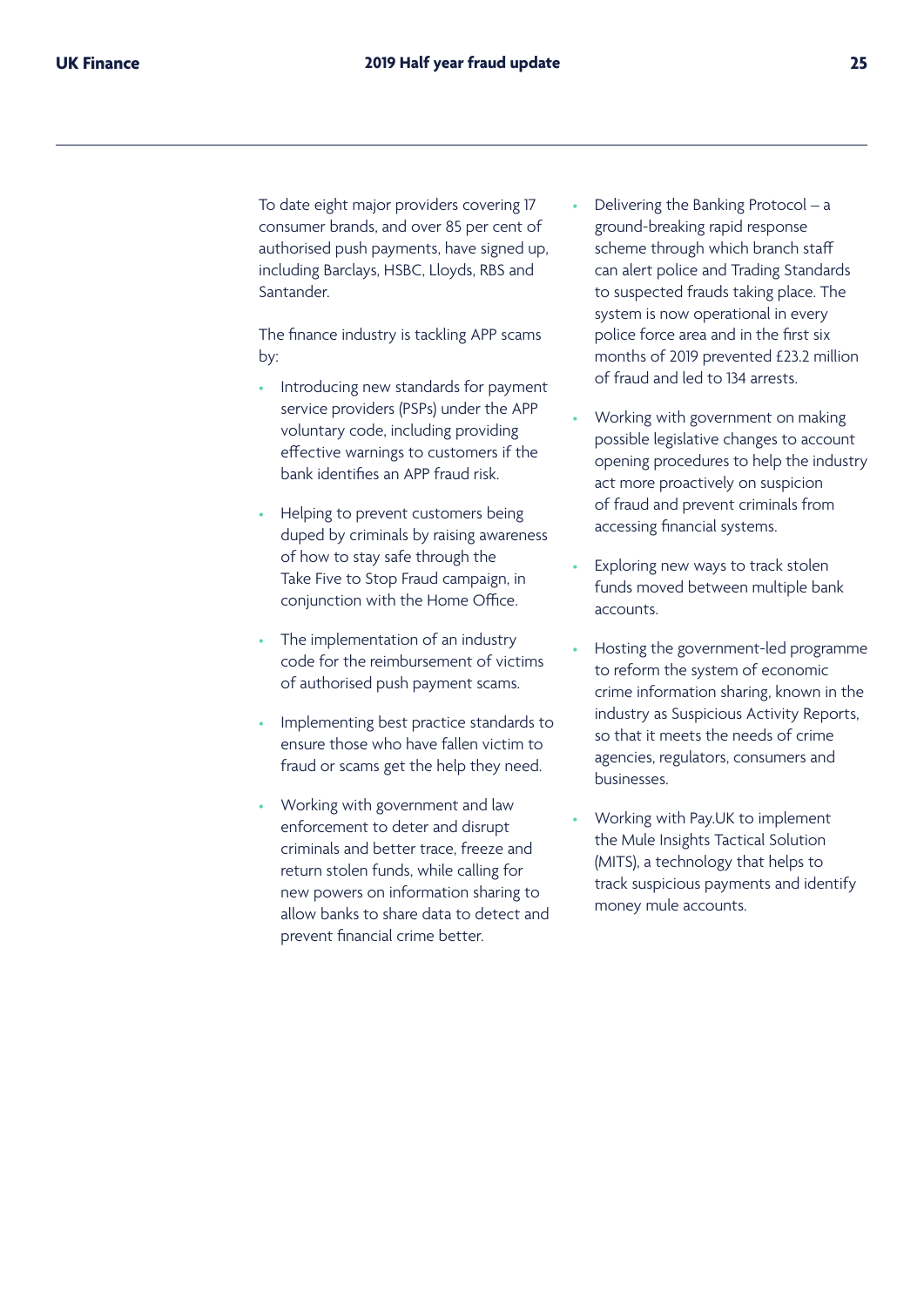## **FURTHER ANALYSIS OF THE APP SCAM DATA**

UK Finance also collates enhanced data which provides further insight into APP scams. This data covers:

- Eight scam types: Malicious Payee (Purchase scam, Investment scam, Romance scam and Advance fee scam) and Malicious Redirection (Invoice & Mandate scam, CEO Fraud, Impersonation: Police/Bank Staff and Impersonation: Other).
- Five payment types: Faster Payment, CHAPS, BACS, Internal transfer ("on-us") and International.
- Four payment channels: Branch, Internet Banking, Telephone Banking and Mobile Banking.

The data in the following sections provides a breakdown of the overall APP scam data detailed above and is not in addition to the figures.

There are more detailed figures available in the tables in the annexe to this document.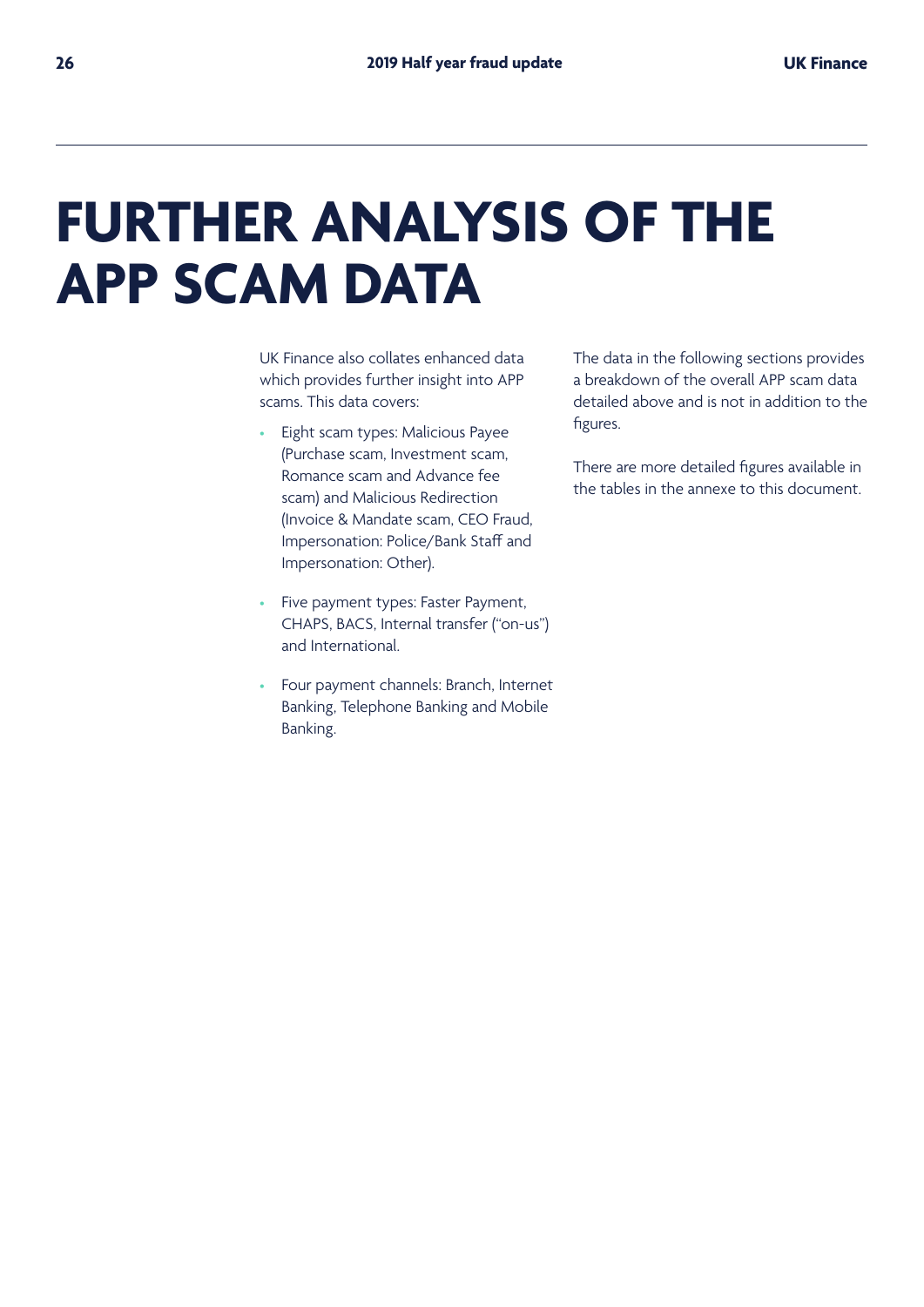## **SCAM TYPES**

## **PURCHASE SCAMS**

| Purchase scams                              | H1 2018 | H <sub>2</sub> 2018 | H <sub>1</sub> 2019 | H118 / H1<br>19% |
|---------------------------------------------|---------|---------------------|---------------------|------------------|
| <b>Number of cases</b>                      | 21.483  | 31.138              | 35.472              | 65%              |
| <b>Number of payments</b>                   | 27.011  | 39.685              | 44.252              | 64%              |
| <b>Total value of losses</b>                | £19.4m  | £26.9m              | £27.9m              | 43%              |
| Total subsequently returned to the customer | £1.6m   | £2.6m               | £2.7m               | 73%              |

In a purchase scam, the victim pays in advance for goods or services that are never received. These scams usually involve the use of an online platform such as an auction website or social media.

Common scams include the apparent sale of a car or a technology product, such as a phone or computer, advertised at a low price to attract buyers. Criminals also advertise fake holiday rentals and concert tickets. They will then typically persuade their victim to pay via a bank transfer, rather than the secure payment options most online platforms offer.

Purchase scams were a very common form of APP scam, accounting for more than 60 per cent (61.6) of the total number of APP scam cases in the first half of 2019. The lower average case value means that they accounted for 13 per cent of the total value of APP scams in the same period.

#### **How to stay safe from purchase scams:**

- Trust your instincts. Be suspicious of any offers or prices that look too good to be true.
- Always use the secure payment method recommended by reputable online retailers and auction websites. Be very wary of requests to pay by bank transfer.
- Do your research and ask questions before you buy. Ask to see any vehicle in person first and request the relevant documentation to ensure the seller owns it.
- If you're buying an item made by a major brand, you can often find a list of authorised sellers on their official website.
- Contact your bank straight away if you think you may have fallen victim to a purchase scam.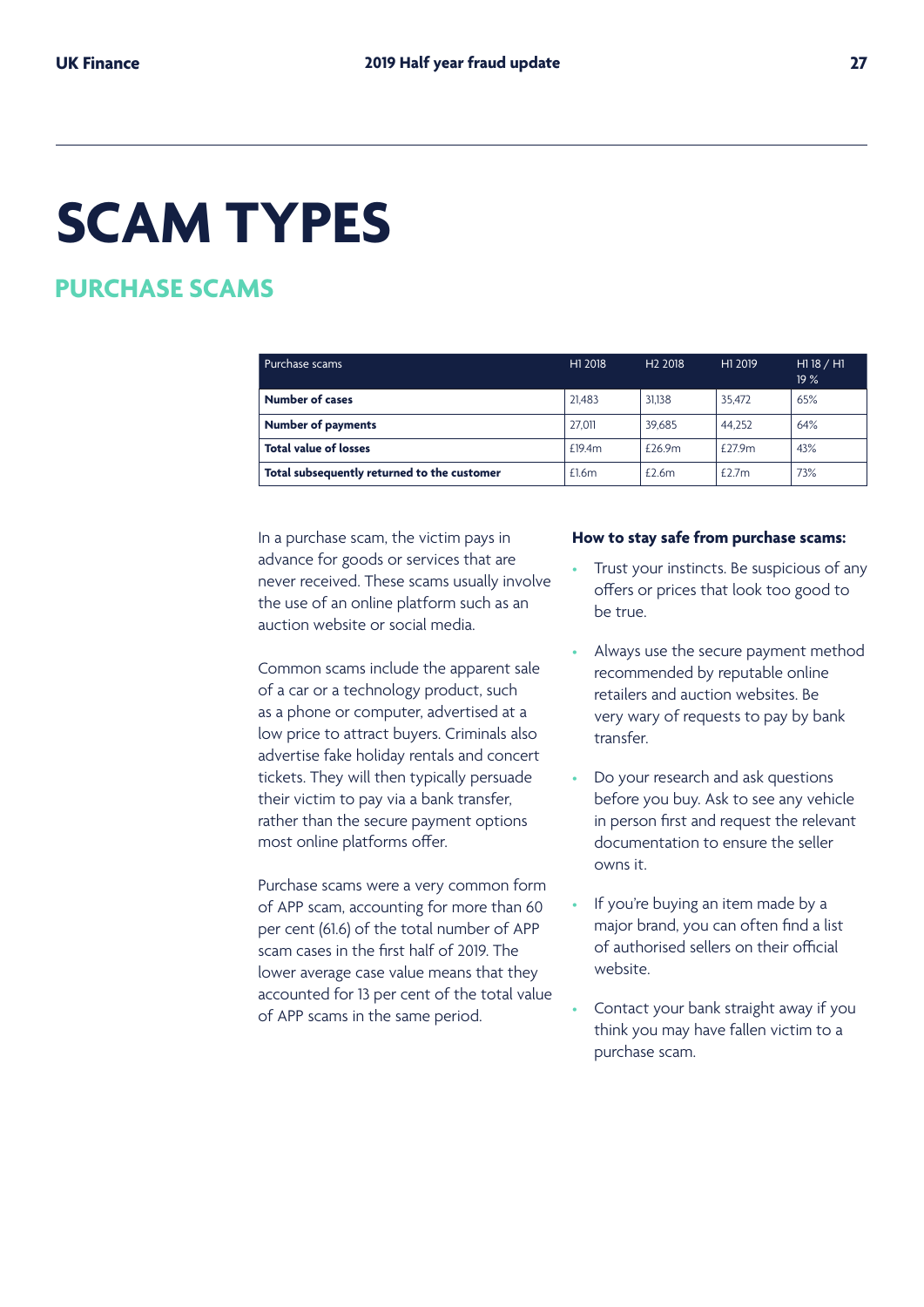## **INVESTMENT SCAMS**

| Investment scams                            | H1 2018 | H <sub>2</sub> 2018 | H <sub>1</sub> 2019 | $HI$ 18 / H1<br>19% |
|---------------------------------------------|---------|---------------------|---------------------|---------------------|
| <b>Number of cases</b>                      | 1.359   | 2.026               | 3.425               | 152%                |
| <b>Number of payments</b>                   | 3.675   | 4.261               | 7.126               | 94%                 |
| <b>Total value of losses</b>                | £20.8m  | £29.3m              | £43.4m              | 108%                |
| Total subsequently returned to the customer | £1.4m   | £2.5m               | £2.9m               | 114%                |

In an investment scam, a criminal convinces their victim to move their money to a fictitious fund or to pay for a fake investment. The criminal usually offers high returns to entice their victim. These scams include investment in items such as gold, property, carbon credits, land banks and wine.

In the first six months of 2019 losses incurred as a result of investment scams rose by 108 per cent compared to H1 2018, from £20.8 million to £43.4 million. This was equivalent to 20 per cent of the total value of APP scam cases.

Investment scams accounted for the largest proportion of losses among personal customers, with £41 million lost to this type of fraud, or over £12,200 per case.

Members have reported that investment scams are having an increasing impact on both case volumes and associated losses, as criminals increasingly look to impersonate private banks and investment firms, often setting up cloned websites or social media accounts to draw in unsuspecting consumers. Scammers are also known to send out paperwork with the legitimate address to send back to, to add a layer of credibility. In many cases the victim does not realise it is a scam until the first return on investment is not received.

The banking and finance industry is working closely with law enforcement to ensure cloned websites used by fraudsters are taken down.

#### **How to stay safe from investment scams:**

- Be wary of any unsolicited approaches offering investment opportunities – genuine investment companies do not cold call people.
- Check with the Financial Conduct Authority to see if a firm is authorised or registered with them before making any investment. This can be done through the FCA's ScamSmart campaign which allows consumers to check potential investment and pensions scams against a FCA Warning List.
- Watch out for any too good to be true investment opportunities. If you are being pressurised to invest quickly it a sign that it could be a scam.
- Contact your bank straight away if you think you may have fallen victim to an investment scam.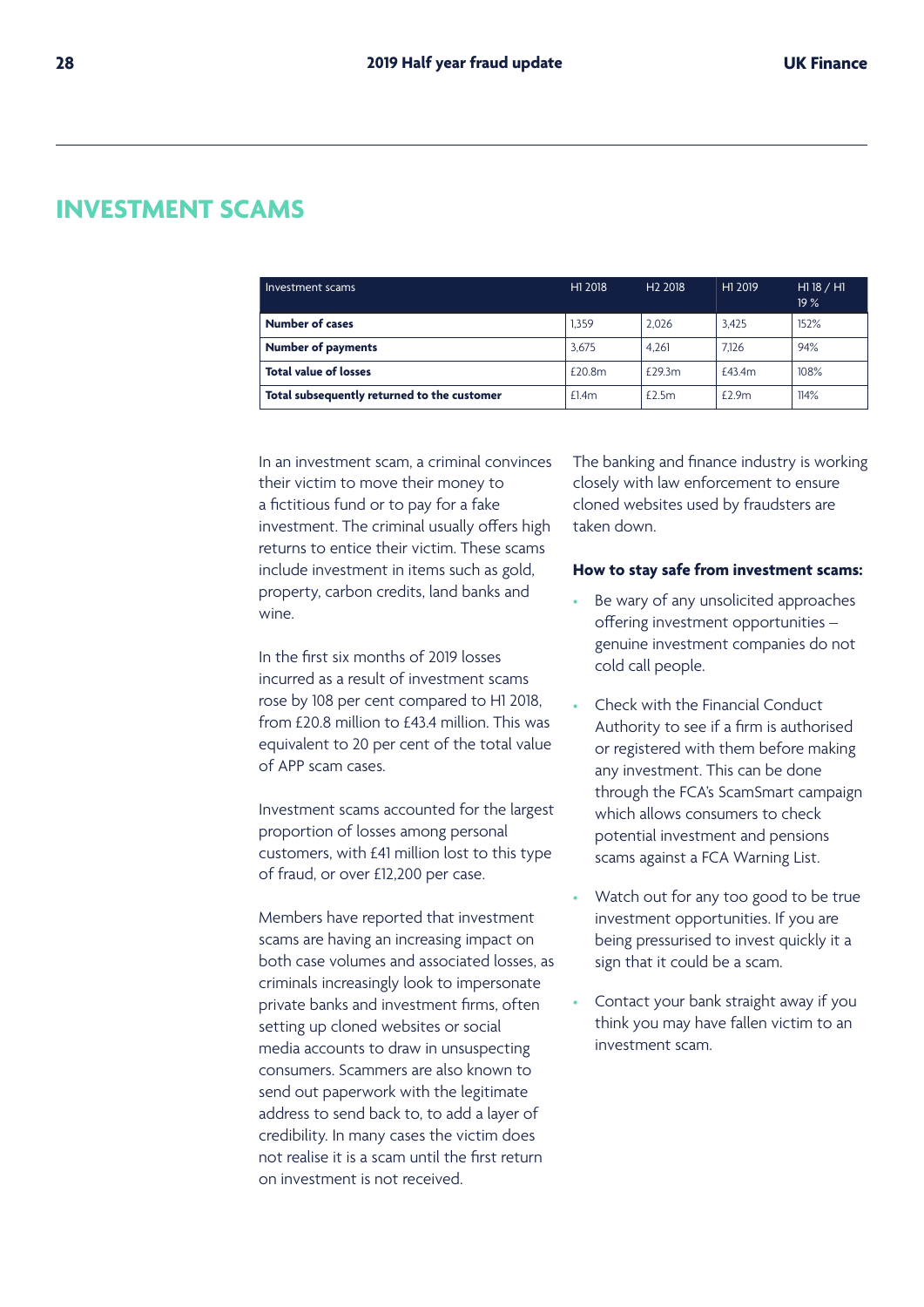## **ROMANCE SCAMS**

| Romance scams                               | H1 2018 | H <sub>2</sub> 2018 | H <sub>1</sub> 2019 | $HI$ 18 / H1<br>19% |
|---------------------------------------------|---------|---------------------|---------------------|---------------------|
| <b>Number of cases</b>                      | 571     | 833                 | 935                 | 64%                 |
| <b>Number of payments</b>                   | 3,372   | 4.202               | 4.388               | 30%                 |
| <b>Total value of losses</b>                | £5.3m   | £7.3m               | £7.9m               | 50%                 |
| Total subsequently returned to the customer | £0.3m   | £0.3m               | £0.5m               | 68%                 |

In a romance scam, the victim is convinced to make a payment to a person they have met, often online through social media or dating websites, and with whom they believe they are in a relationship. The 'relationship' is often developed over a long period and the individual is convinced to make multiple, generally smaller, payments to the criminal.

Romance scams accounted for less than two per cent of the total number of APP scam cases in the first six months of 2019 and just under four per cent of the total value.

#### **How to stay safe from romance scams:**

- Be suspicious of any requests for money from someone you have never met in person, particularly if you have only recently met. Speak to your family or friends to get advice.
- Profile photos may not be genuine, do your research first.
- Contact your bank straight away if you think you may have fallen victim to a romance scam.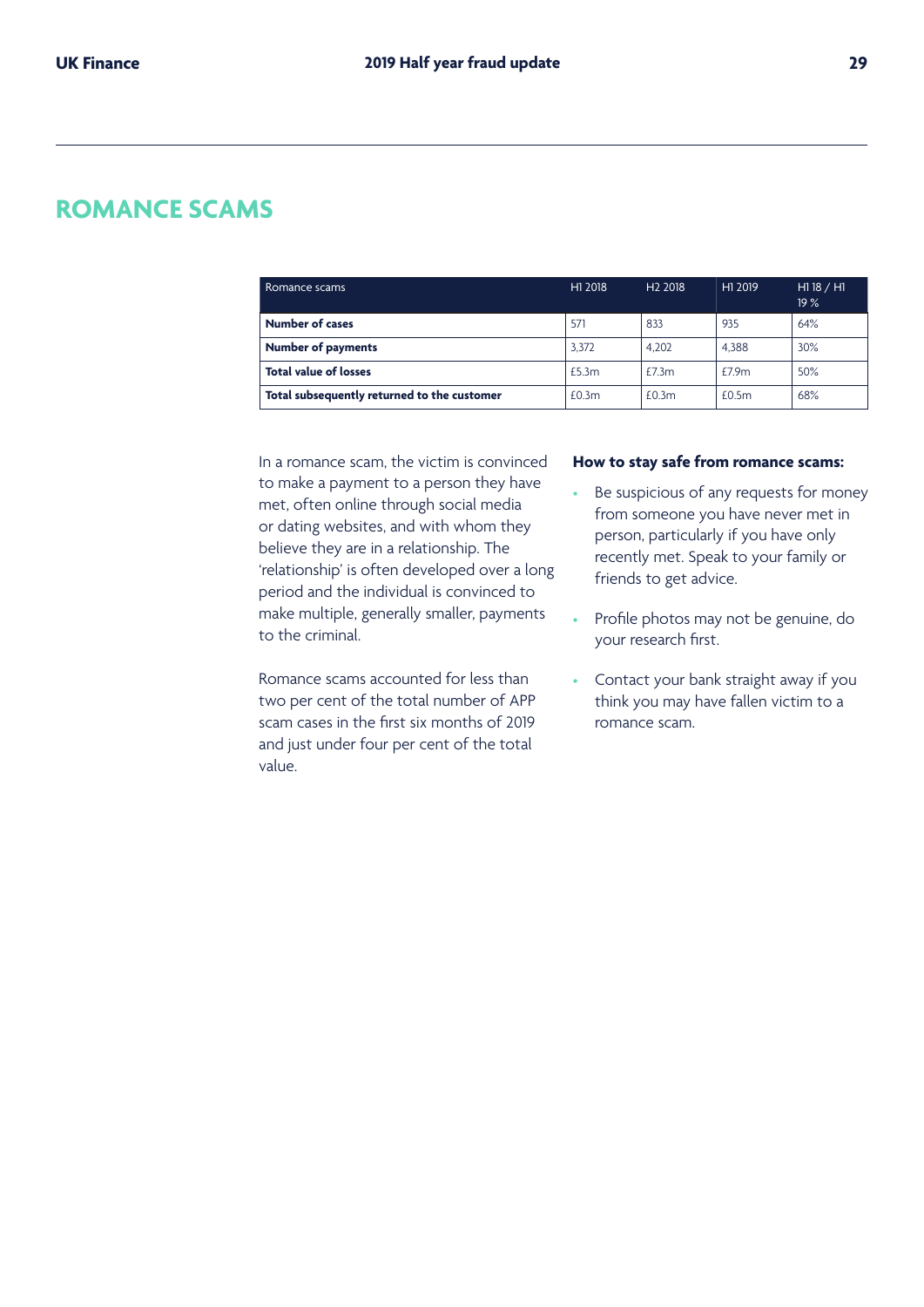## **ADVANCE FEE SCAMS**

| Advance fee scams                           | H1 2018 | H <sub>2</sub> 2018 | H <sub>1</sub> 2019 | H118 / H1<br>19% |
|---------------------------------------------|---------|---------------------|---------------------|------------------|
| <b>Number of cases</b>                      | 3.646   | 4.487               | 4.601               | 26%              |
| <b>Number of payments</b>                   | 6.045   | 7.226               | 7.345               | 22%              |
| <b>Total value of losses</b>                | £5.9m   | £8.0m               | £8.2m               | 38%              |
| Total subsequently returned to the customer | £0.5m   | £0.9m               | £0.7m               | 49%              |

In an advance fee scam, a criminal convinces their victim to pay a fee which would they claim would result in the release of a much larger payment or high value goods, however no such payment exists. These scams include the criminal claiming that the victim has won an overseas lottery or that gold or jewellery is being held at customs and a fee must be paid to release the funds or goods.

Advance fee scams were the third most common form of APP scam in the first half of 2019, accounting for eight per cent of the total number of cases. However, by value these scams accounted for just four per cent.

#### **How to stay safe from advance fee scams:**

- Be suspicious of any claims that you are due money or goods which you have not ordered or were aware of, especially if you are being asked to make a payment.
- If you have not entered a lottery or competition, then it is extremely unlikely you have won anything.
- Contact your bank straight away if you think you may have fallen victim to an advance fee scam.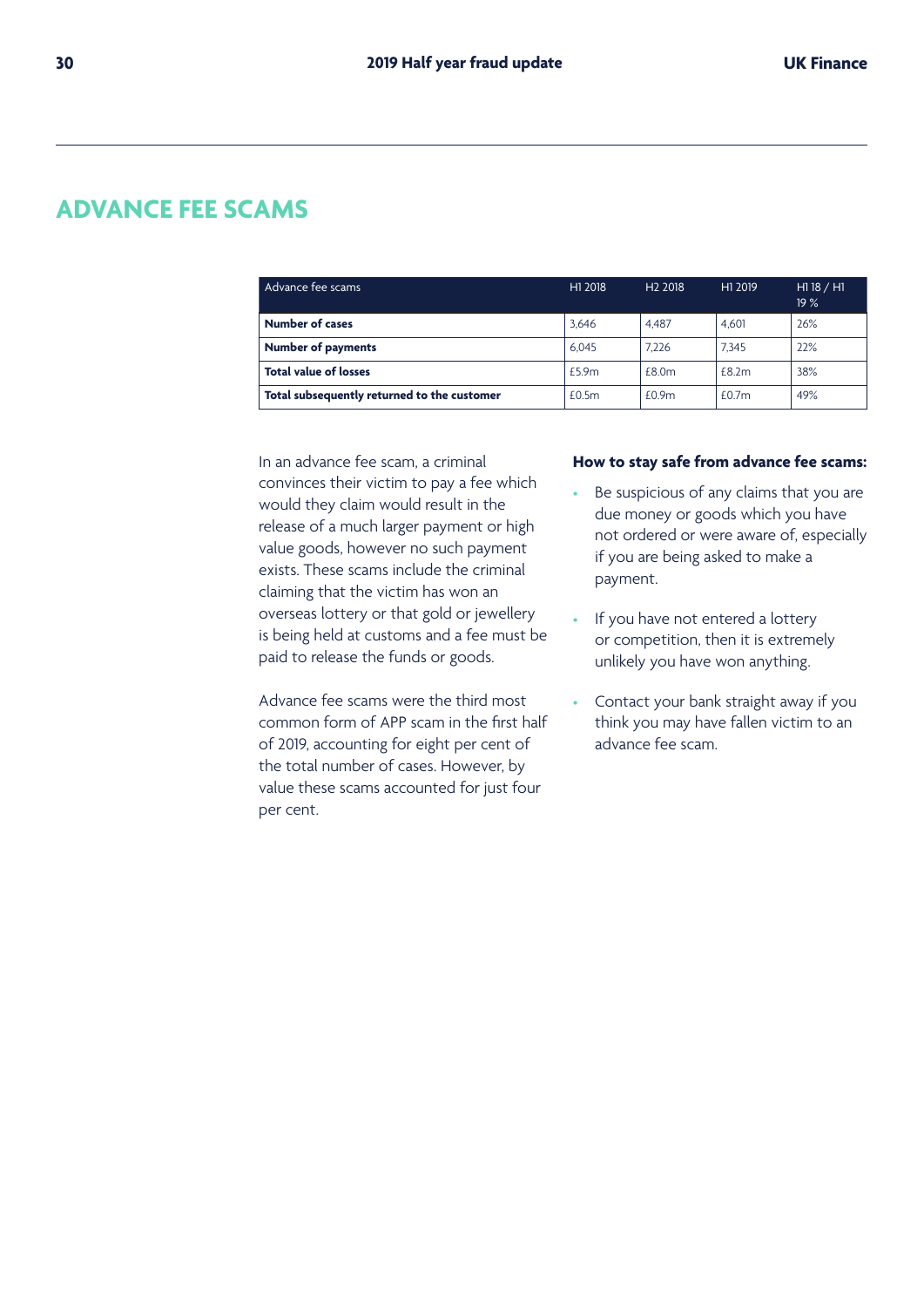## **INVOICE AND MANDATE SCAM**

| Invoice and Mandate scams                   | H1 2018 | H <sub>2</sub> 2018 | H <sub>1</sub> 2019 | $HI$ 18 / H1<br>19% |
|---------------------------------------------|---------|---------------------|---------------------|---------------------|
| <b>Number of cases</b>                      | 2.857   | 4.697               | 4.659               | 63%                 |
| <b>Number of payments</b>                   | 3.703   | 6.195               | 6.052               | 63%                 |
| <b>Total value of losses</b>                | £52.1m  | £71.7m              | £55.9m              | 7%                  |
| Total subsequently returned to the customer | £13.2m  | £23.2m              | £13.5m              | 2%                  |

In an invoice or mandate scam, the victim attempts to pay an invoice to a legitimate payee, but the scammer intervenes to convince the victim to redirect the payment to the scammer's account.

This type of fraud often involves email interception or compromise. It includes criminals targeting consumers posing as conveyancing solicitors, builders and other tradespeople, or targeting businesses posing as a supplier, and claiming that the bank account details have changed.

Invoice and mandate scams were the second most common type of APP scam seen in the first half of 2019 and accounted for the largest share of losses, at £55.9 million.

This reflects the fact that most losses by value were from non-personal or business accounts at £41.7 million, compared to £14.2 million of losses seen against personal accounts. Typically, corporate invoices will be larger than personal invoices and therefore a more attractive target for fraudsters.

#### **How to stay safe from invoice and mandate scams:**

- Always confirm any bank account details directly with the company either on the telephone or in person before you make a payment.
- Criminals can access or alter emails to make them look genuine. Do not use the contact details in an email, instead check the company's official website or documentation.
- If you are making a payment to an account for the first time, transfer a small sum first and then check with the company that the payment has been received to check the account details are correct.
- Contact your bank straight away if you think you may have fallen victim to an invoice or mandate scam.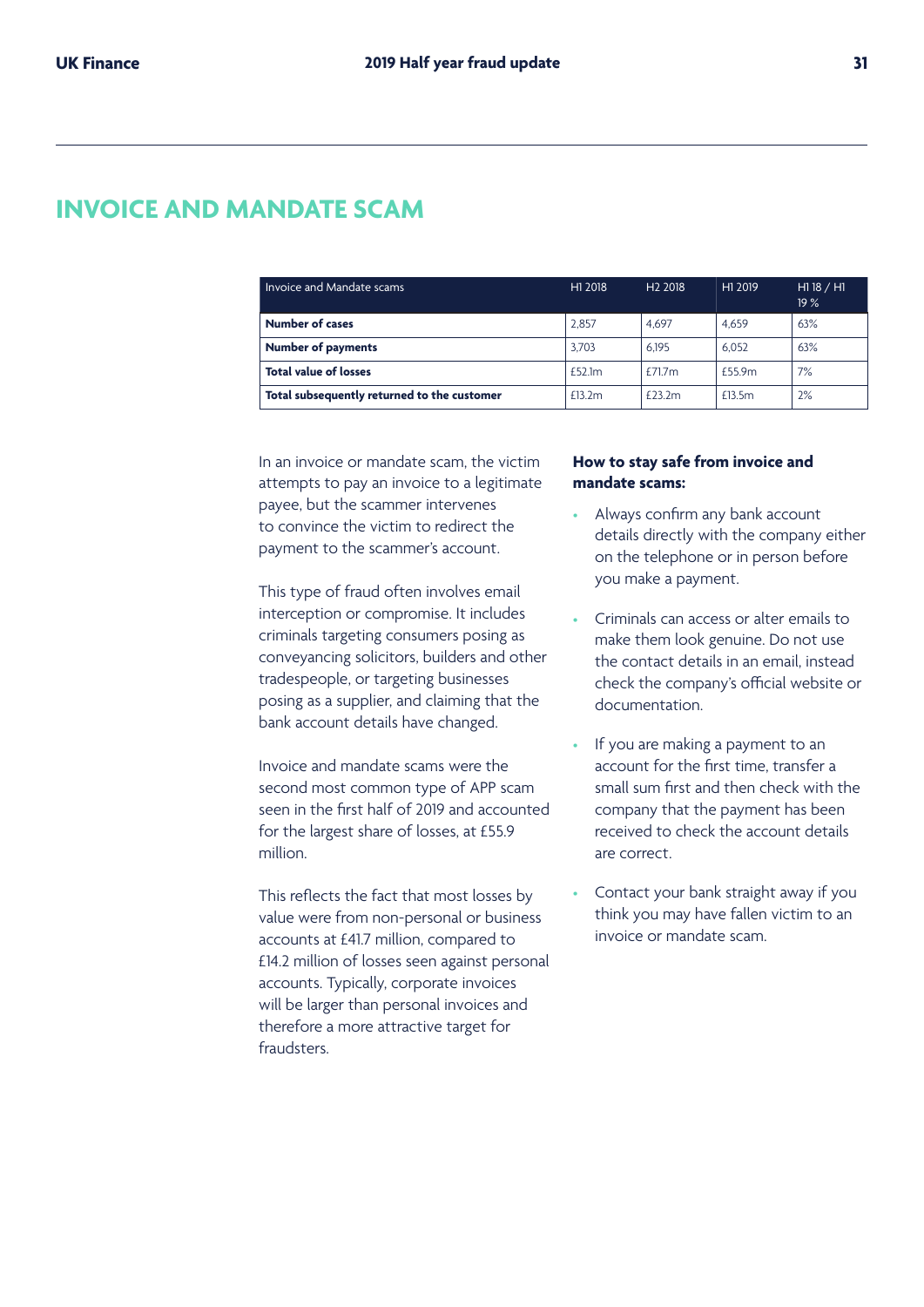### **CEO FRAUD**

| CEO fraud                                   | H1 2018 | H <sub>2</sub> 2018 | H1 2019 | H118 / H1<br>19% |
|---------------------------------------------|---------|---------------------|---------|------------------|
| <b>Number of cases</b>                      | 347     | 256                 | 340     | $-2%$            |
| <b>Number of payments</b>                   | 478     | 353                 | 487     | 2%               |
| <b>Total value of losses</b>                | £8.0m   | £6.8m               | £7.9m   | $-1%$            |
| Total subsequently returned to the customer | £2.2m   | £2.1m               | £2.1m   | $-2%$            |

CEO fraud is where a victim attempts to make a payment to a legitimate payee, but the scammer manages to intervene by impersonating the CEO or another senior executive of the victim's organisation to convince them to redirect the payment to the scammer's account. This type of fraud mostly affects businesses. The criminal will either access the company's email system or use spoofing software to email a member of the finance team with what appears to be a genuine email from the CEO with a request to change payment details or make an urgent payment to a new account.

CEO fraud was the least common form of APP scam in the first half of 2019, accounting for 340 cases – less than one per cent of the total and accounted for four per cent of total losses.

#### **How to stay safe from CEO fraud:**

- Always check any unusual payment requests directly, ideally in person or by telephone, to confirm the instruction is genuine. Do not use contact details from the email.
- Establish a documented internal process for requesting and authorising all payments and be suspicious of any request to make a payment outside of the company's standard process.
- Be cautious about any unexpected emails which request urgent bank transfers, even if the message appears to have originated from someone from your own organisation.
- Contact your bank straight away if you think you may have fallen victim to CEO fraud.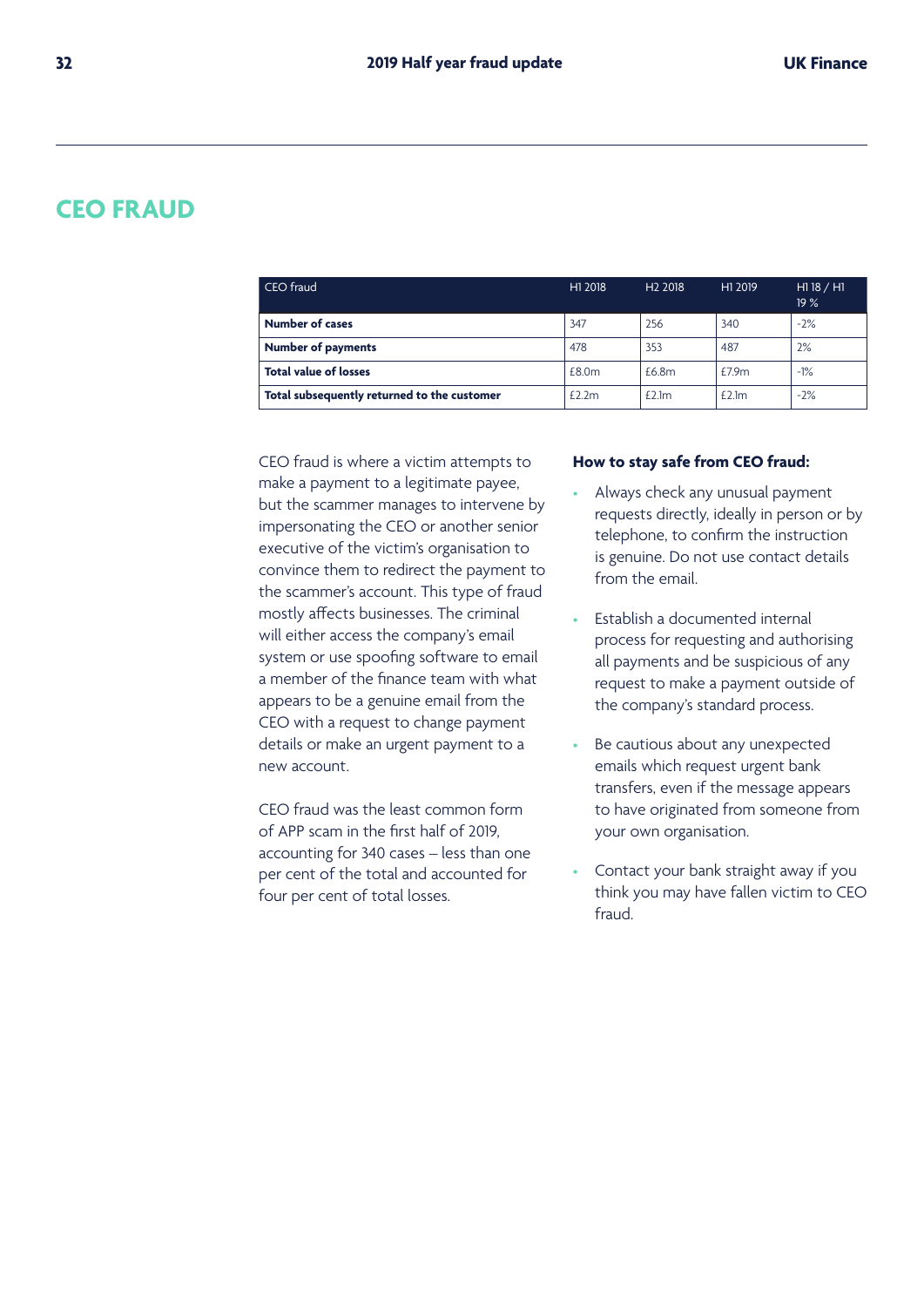## **IMPERSONATION: POLICE/BANK STAFF**

| Impersonation: Police/Bank staff            | H1 2018 | H <sub>2</sub> 2018 | H <sub>1</sub> 2019 | H118/H1<br>19% |
|---------------------------------------------|---------|---------------------|---------------------|----------------|
| <b>Number of cases</b>                      | 1.947   | 3.512               | 4.242               | 118%           |
| <b>Number of payments</b>                   | 3.196   | 5.507               | 10.056              | 215%           |
| <b>Total value of losses</b>                | £22.2m  | £34.3m              | £35.4m              | 60%            |
| Total subsequently returned to the customer | £6.9m   | f129m               | $f$ 11.2m           | 63%            |

In this scam, the criminal contacts the victim purporting to be from either the police or the victim's bank and convinces the victim to make a payment. Often the fraudster will claim there has been fraud on the victim's account and they need to transfer the money to a 'safe account' to protect their funds. However, the criminal controls the recipient account. Criminals may pose as the police and ask the individual to take part in an undercover operation to investigate 'fraudulent' activity at a branch.

Police/bank staff impersonation scams accounted for seven per cent of all APP scam cases in the first half of 2019. However, by value this scam was the third highest, accounting for 17 per cent of total losses. This highlights the need for the police to also promote the fraud awareness messaging.

#### **How to stay safe from impersonation scams:**

- Remember, your bank or the police will never ask you to transfer money to a safe account, even if they say it is in your name.
- The police will never ask you to take part in an undercover operation.
- Never give anyone remote access to your computer as a result of a cold call or unsolicited message.
- If you are at all suspicious, hang up and don't reply to the message. Instead contact your bank on a number you know to be correct, such as the one on the back of your bank card. You can contact your local police force via the 101 service.
- Contact your bank straight away if you think you may have fallen victim to an impersonation scam.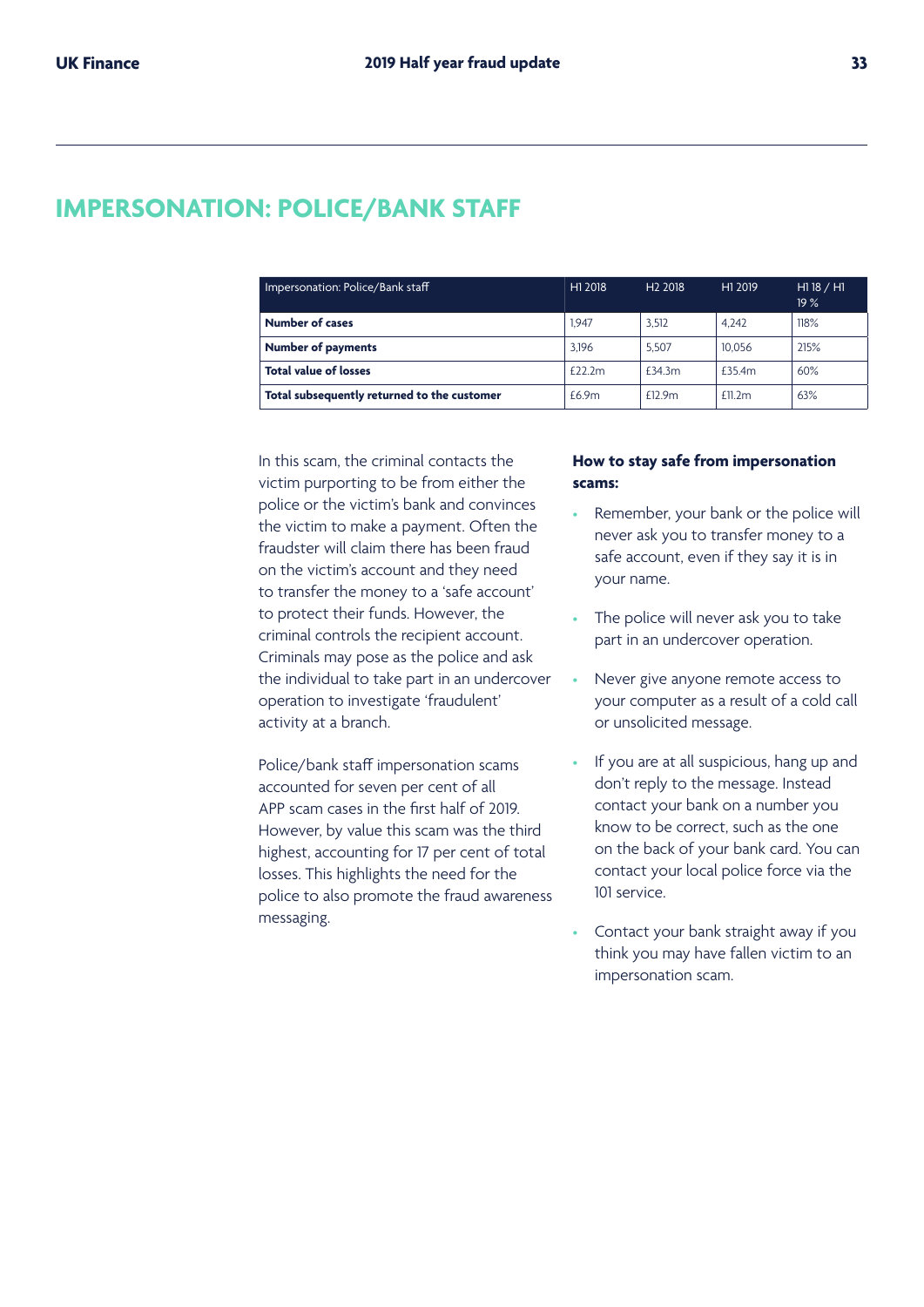## **IMPERSONATION: OTHER**

| Impersonation: Other                        | H1 2018 | H <sub>2</sub> 2018 | H1 2019 | H118 / H1<br>19% |
|---------------------------------------------|---------|---------------------|---------|------------------|
| <b>Number of cases</b>                      | 1.919   | 3.546               | 3.875   | 102%             |
| <b>Number of payments</b>                   | 3.484   | 5.264               | 6.371   | 83%              |
| <b>Total value of losses</b>                | £14.4m  | £21.8m              | £20.9m  | 45%              |
| Total subsequently returned to the customer | £4.9m   | £7.0m               | £5.5m   | 13%              |

In this scam, a criminal typically contacts the victim purporting to be from an organisation other than the police or the victim's bank and asks the victim to make a payment. Fraudsters often pose as organisations such as utility companies, communications service providers or government departments and claim that the victim must to settle a fictitious fine or to return an erroneous refund. The scams can often involve the criminal requesting remote access to the victim's computer.

Seven per cent of all APP scam cases were due to this type of scam in the first half of 2019, accounting for ten per cent of total losses.

#### **How to stay safe from impersonation scams:**

- Always question uninvited approaches in case it's a scam. Instead, contact the company directly using a known email or phone number.
- Fraudsters may have some details about you, however just because someone knows your basic details it does not mean they are genuine.
- Never give anyone remote access to your computer as the result of a cold call or unsolicited message.
- Contact your bank straight away if you think you may have fallen victim to an impersonation scam.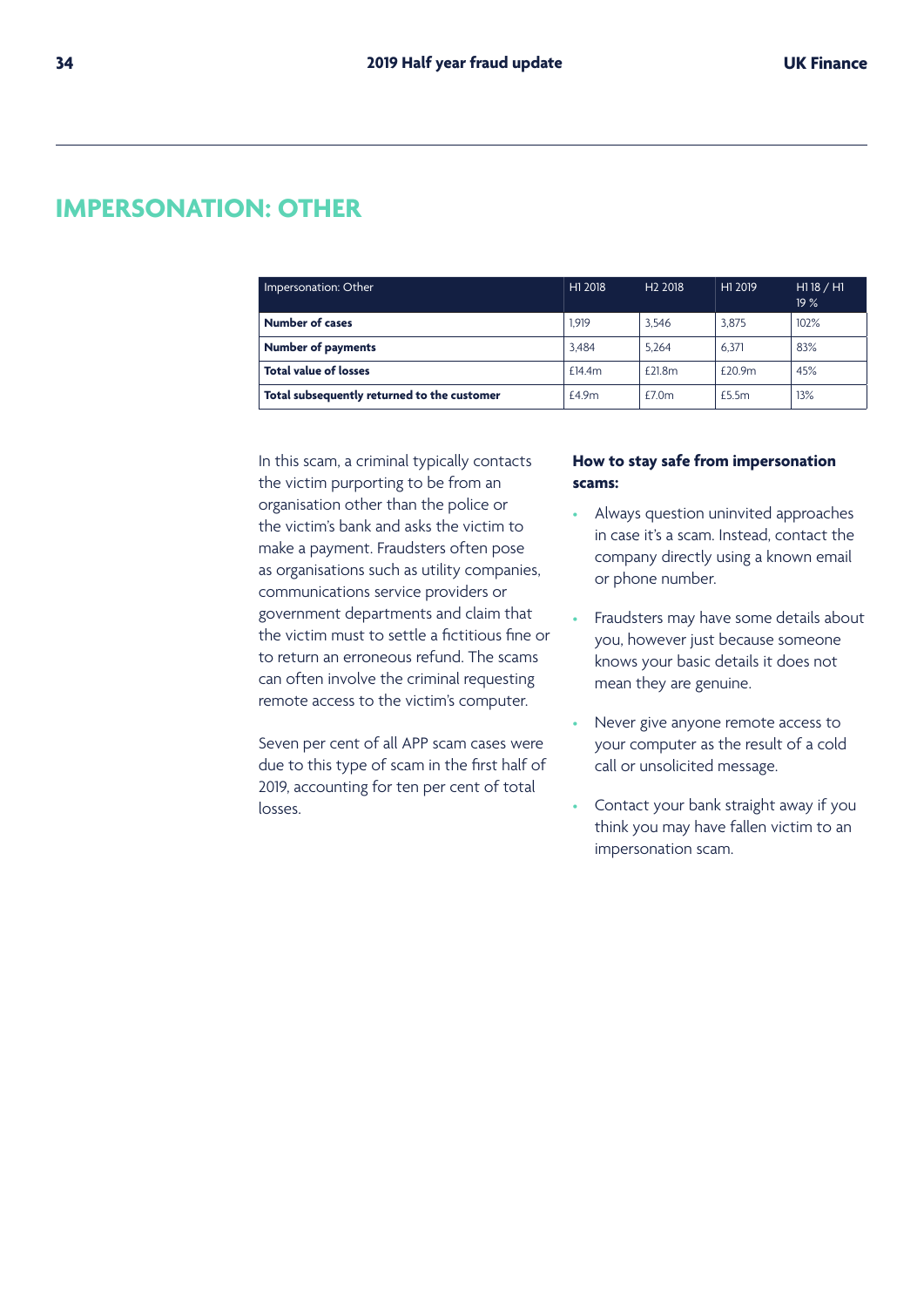## **PAYMENT TYPE**

| Payment Type          | Volume  |                     |         | Value          |         |                     |         |                     |
|-----------------------|---------|---------------------|---------|----------------|---------|---------------------|---------|---------------------|
|                       | H1 2018 | H <sub>2</sub> 2018 | H1 2019 | H118/H1<br>19% | H1 2018 | H <sub>2</sub> 2018 | H1 2019 | H1 18 $/$ H1<br>19% |
| <b>Faster Payment</b> | 47.515  | 67,817              | 81.629  | 72%            | £99.4m  | £152.3m             | £155.3m | 56%                 |
| <b>CHAPS</b>          | 357     | 295                 | 657     | 84%            | £13.3m  | £12.7 $m$           | £10.2m  | $-23%$              |
| <b>BACS</b>           | 597     | 857                 | 1,052   | 76%            | £9.5m   | £14.1m              | £13.2m  | 38%                 |
| Intra Bank transfer   | 921     | 801                 | 612     | $-34%$         | £2.0m   | £1.3m               | £1.0m   | $-50%$              |
| <b>International</b>  | 1.574   | 2,923               | 2,127   | 35%            | £24.0m  | £25.9m              | £27.9m  | 16%                 |
| Total                 | 50,964  | 72,693              | 86,077  | 69%            | £148.2m | £206.1m             | £207.5m | 40%                 |

This data shows the type of payment method the victim used to make the authorised push payment. Faster Payment was used in 95 per cent of cases and accounted for 75 per cent of losses by value.

## **PAYMENT CHANNEL**

| Payment Channel          | Volume  |                     |         | Value            |         |                     |           |                     |
|--------------------------|---------|---------------------|---------|------------------|---------|---------------------|-----------|---------------------|
|                          | H1 2018 | H <sub>2</sub> 2018 | H1 2019 | H118 / H1<br>19% | H1 2018 | H <sub>2</sub> 2018 | H1 2019   | $HI$ 18 / H1<br>19% |
| <b>Branch</b>            | 3.344   | 4.575               | 6.533   | 95%              | £18.9m  | £22.3m              | £24.2m    | 28%                 |
| <b>Internet Banking</b>  | 39.155  | 54,311              | 58.147  | 49%              | £120.0m | £168.6m             | £158.6m   | 32%                 |
| <b>Telephone Banking</b> | 2,278   | 2,243               | 2.248   | $-1\%$           | £6.1m   | £8.7m               | £12.0m    | 97%                 |
| <b>Mobile Banking</b>    | 6.187   | 11,564              | 19.149  | 210%             | £3.1m   | £6.4m               | £12.7 $m$ | 305%                |
| Total                    | 50,964  | 72.693              | 86,077  | 69%              | £148.2m | £206.1m             | £207.5m   | 40%                 |

This data shows the channel through which the victim made the authorised push payment. Internet banking was used in 68 per cent of cases and accounted for 76 per cent of losses incurred.